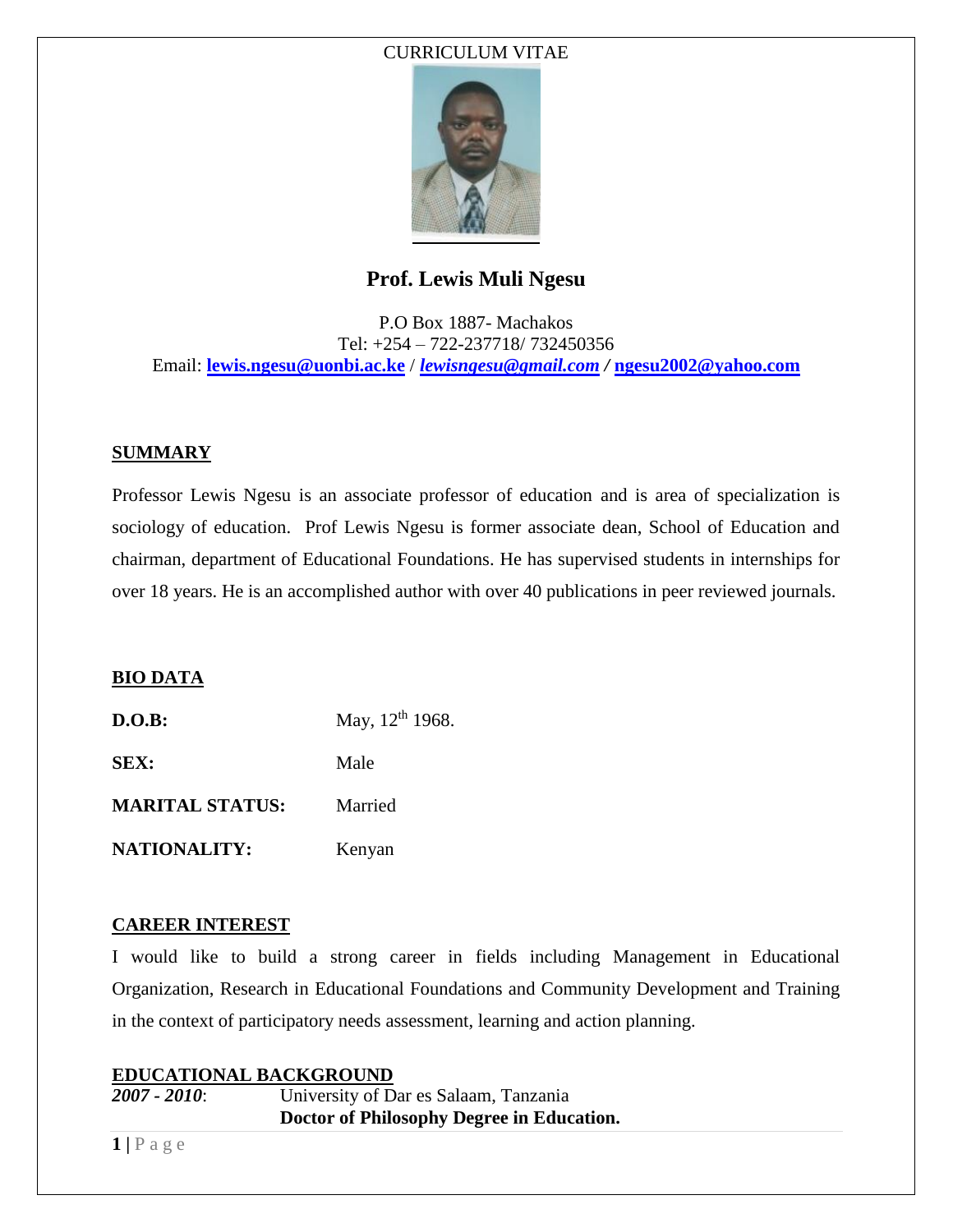**Thesis Title:** "*Student Militancy in Secondary Schools in Kenya: A Sociological analysis of its Manifestations, Causes, and Consequences." 1993-1997*: Moi University, Eldoret  **Master of Philosophy Degree in Sociology of Education Thesis Title**: "*A Comparative Study on Socio-Economic Factors influencing Socialization Process between Coupled and Single parents in Kitui, Kiambu and Uasin Gishu Districts – Kenya." 1989-1992*: Moi University Eldoret  **Bachelors Degree in Education** *1987-1989*: Kanunga High School, Kiambu  **Kenya Advanced Certificate of Education** *1983-1986*: A.I.C. Kyome Boys Secondary School, Kitui  **Kenya Certificate of Education**. *1976-1982*: Yakalia Primary School, Kitui  **Certificate of Primary Education**.

### **ACADEMIC AWARDS**

| 2019 June-August 2019 Awarded grants by the Inter University Council of East Africa for staff |                                                                                                                         |  |
|-----------------------------------------------------------------------------------------------|-------------------------------------------------------------------------------------------------------------------------|--|
|                                                                                               | mobility at Kyambogo University, Uganda.                                                                                |  |
| 2007-2009:                                                                                    | Awarded research grants by the University of Nairobi to facilitate data                                                 |  |
|                                                                                               | collection and analysis.                                                                                                |  |
| 1993-1995:                                                                                    | Awarded a scholarship by Moi University to pursue a Master of<br>Philosophy Degree Programme in Sociology of Education. |  |

### **WORK EXPERIENCE**

**July 2021-Present University** of Nairobi, Faculty of Education. *Position:* Associate Professor and Coordinator-Post Graduate Studies Committee **May –July 2021-**Acting dean, School of Education

**Nov 2017- July 2021** University of Nairobi, College of Education and External Studies. **Position:** Associate Professor and Associate Dean/ Acted as Dean on several occasion, School of Education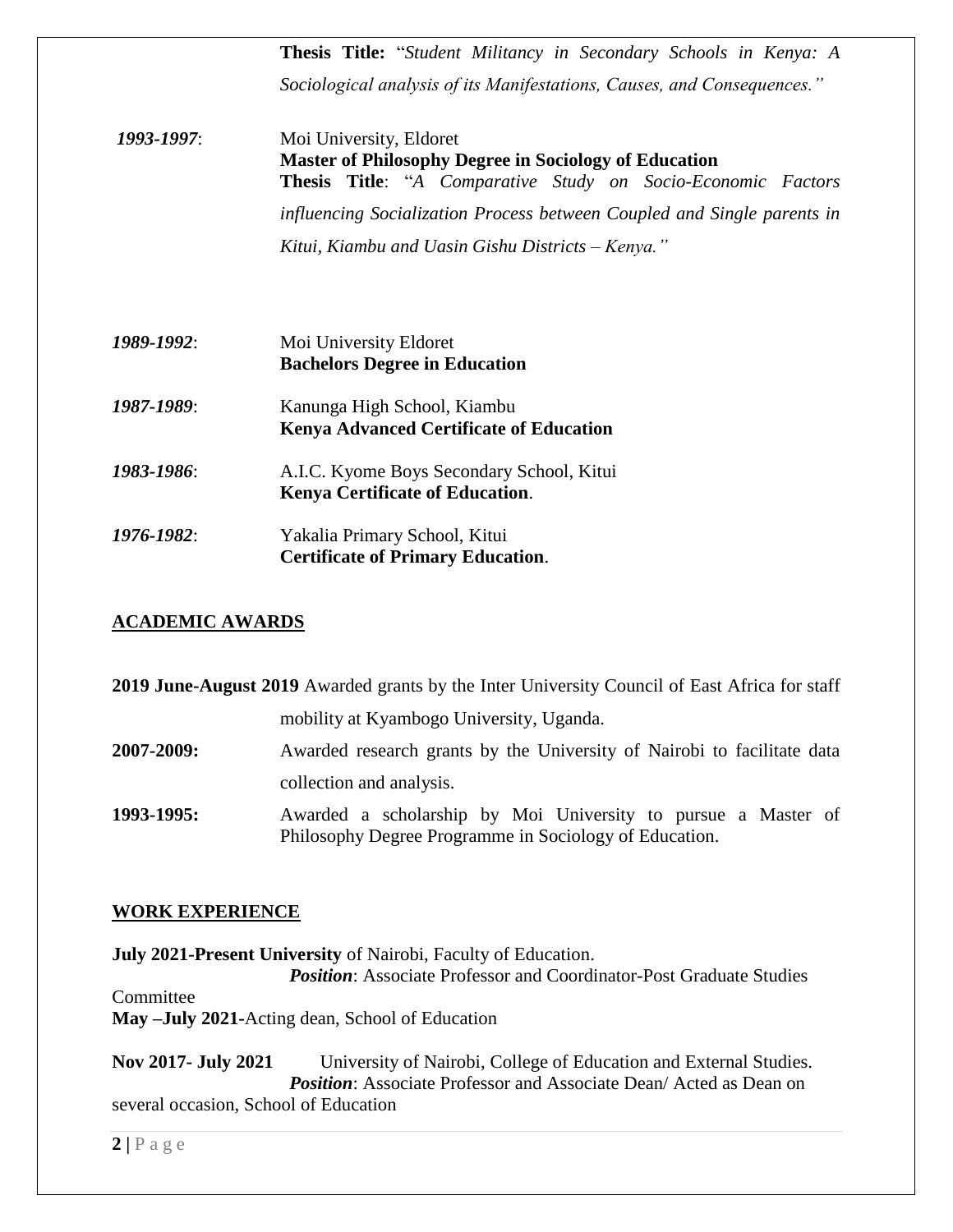| <b>July 2015- Nov. 2017:</b>   | University of Nairobi, College of Education and External Studies.<br><b>Position:</b> Senior Lecturer and Associate Dean, School of<br>Education.                                |
|--------------------------------|----------------------------------------------------------------------------------------------------------------------------------------------------------------------------------|
| <b>2012 - January 2016:</b>    | University of Nairobi, College of Education and External Studies.<br><b>Position:</b><br>Chairman,<br>Senior Lecturer and<br>Department<br>of<br><b>Educational Foundations.</b> |
| 2009-2011:                     | University of Nairobi, College of Education and External Studies.<br>Position: Lecturer, Department of Educational Foundations.                                                  |
| October 2010:                  | University of Dodoma<br><b>Position:</b> Part-Time Lecturer.                                                                                                                     |
| <b>April 2005-April 2009:</b>  | Daystar University<br><b>Position:</b> Part-Time Lecturer.                                                                                                                       |
| <b>April 2006-April 2009:</b>  | University of Nairobi<br><b>Position:</b> Assistant Lecturer, Department of Educational<br>Foundations.                                                                          |
| <b>August 2005-April 2006:</b> | <b>Moi University, Eldoret</b><br><b>Position:</b> Assistant Lecturer, Dept. of Educational Foundations.                                                                         |
| Jan 2004-Aug. 2005:            | Kenyatta University, Institute of Open Learning<br><i>Position:</i> Assistant Lecturer.                                                                                          |
| 2001-2004:                     | Teachers Service Commission. (African Inland Church, Kyome<br>boys Secondary school) Mwingi<br><i>Position: Principal.</i>                                                       |
| 1998-2001:                     | Teachers Service Commission (Kisasi boys Secondary school)<br>Kitui<br><b>Position:</b> Deputy Head Teacher.                                                                     |
| 1997-1998:                     | Teachers Service Commission (Kisasi boys Secondary school)<br>Kitui.<br><b>Position:</b> Assistant Teacher.                                                                      |
| 1993-1994:                     | Teachers Service Commission. (Mutini mixed Secondary<br>school)<br>Kitui.<br><b>Position:</b> Assistant Teacher.                                                                 |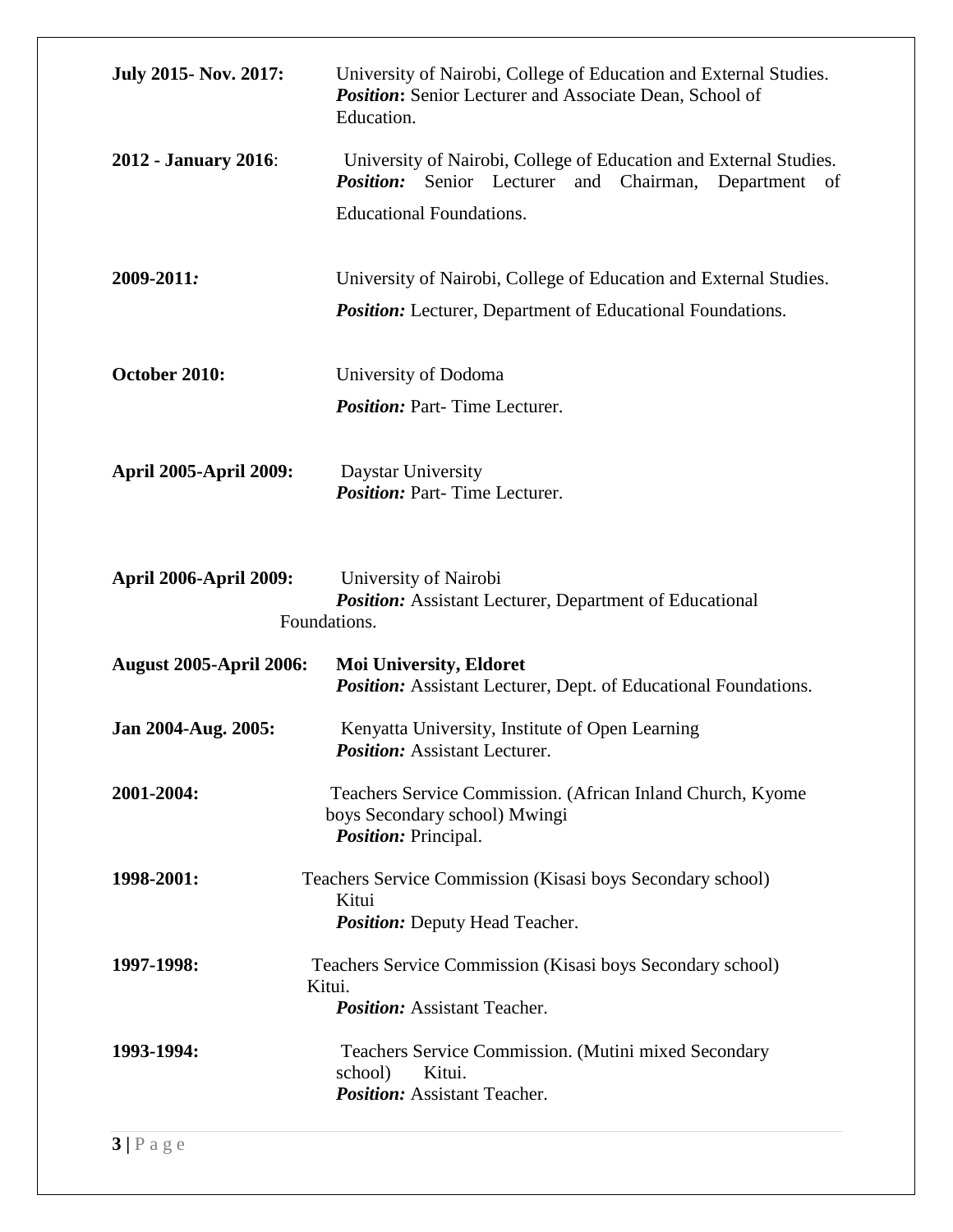### **OTHER RESPONSIBILITIES**

**2021/2022 Academic year-present:** Kibabii University**.**

**Role**: External Examiner-Department of Educational Foundations.

**2018/2019 Academic year-present:** Mkwawa College of Education, University of Dar es Salaam

**Role**: External Examiner-Department of Educational Foundations.

- **2016/2017-2019/2020 Academic year-** University of Kabianga  **Role:** External Examiner- Department of Educational Foundations
- **2016/2017 -2018/2019 Academic Year:** South Eastern Kenya University.  **Role:** External Examiner- Department of Educational Foundations

**2016/2017 Academic Year-Present:** Masinde Muliro University of Science and Technology  **Role:** External Examiner- Department of Educational Foundations

**2014/2015 Academic year – 2016/2017:** Kenyatta University **Role:** External Examiner- Department of Educational Foundations.

**2014/2015 Academic year – Present:** Pwani University. *Role:* External Examiner- Teaching Practice, School of Education.

**2012/2013 Academic year - Present:** Pwani University *Role*: External Examiner- Department of Educational Foundations and Policy Studies.

**2012/2013 Academic year –2014/2015**: Moi University **Role:** External Examiner- Department of Educational Foundations.

### **Other responsibilities**

- Committee member, Faculty of Education Postgraduate Committee
- Committee member to review BEd ICT Programmes-Faculty of Education.
- Committee Member-senate appointed committee member reviewing staff deployment from Faculty of Arts to School of Education.
- Committee Member-Deans committee member reviewing graduation process
- Committee member, senate appointed committee member reviewing students appeal cases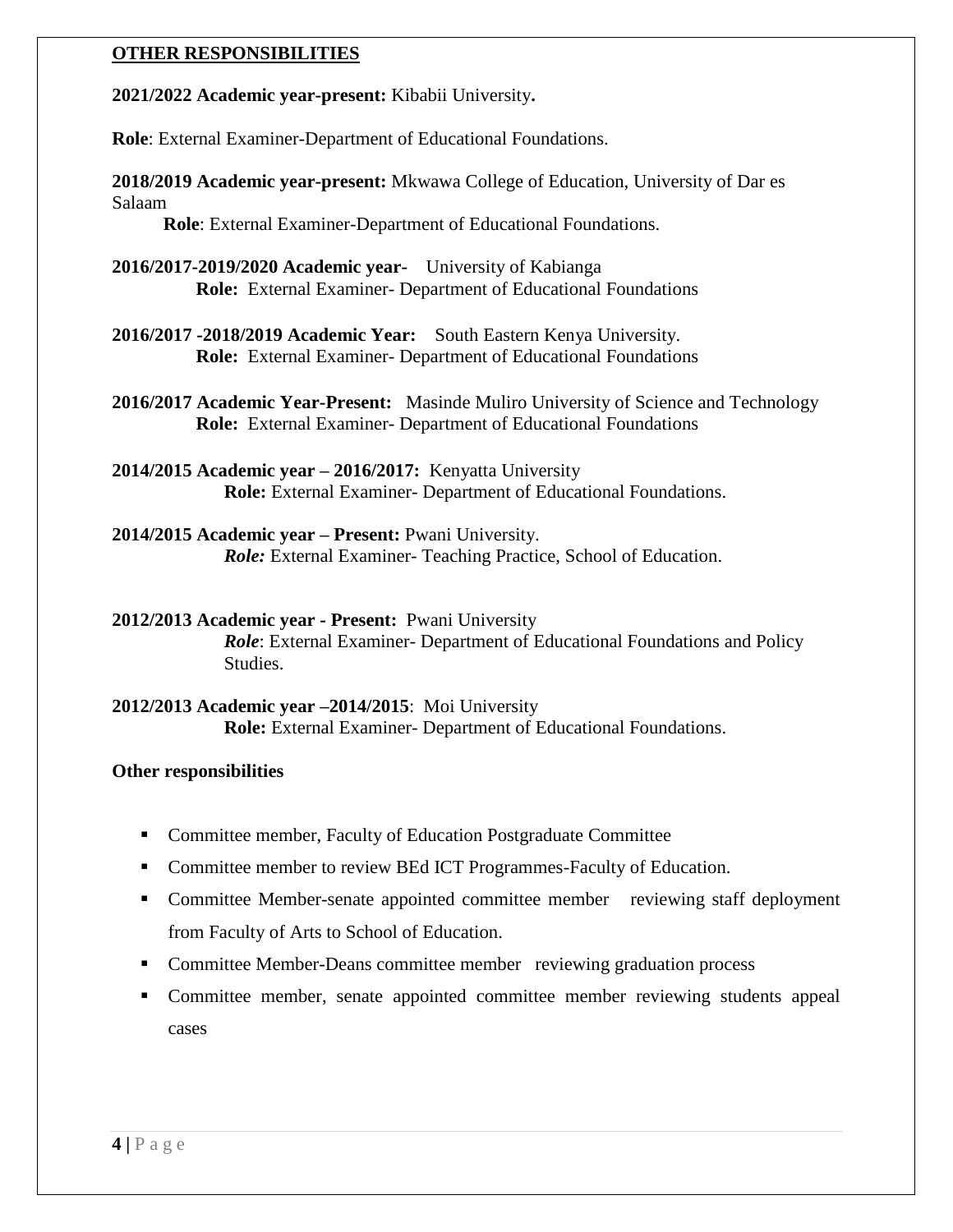- A reviewer for the German Academic Exchange Service (DAAD) In-Country/In-Region Scholarship Programmes for Eastern African institutions in the upcoming selection for intake 2020
- Chairman steering committee- sub-committee of the School Academic Board to investigate the delivery and examination of TLE 301-syntax.
- A member of editorial board, Journal of Pedagogy and Andragogy, University of Nairobi
- Chairman Steering Committee- Higher Education and Research Conference held on the 5<sup>th</sup> and 6<sup>th</sup> February 2020 at Kenya Science Campus-University of Nairobi
- Member of the editorial board- Journal of andragogy and pedagogy
- Committee member Senate appointed committee member developing students' progression policy
- Committee member Senate appointed committee member reviewing SONU Constitution.
- Committee member-University Management Board appointed committee member reviewing academic staff workload.
- Chairman Steering Committee-  $2<sup>nd</sup>$  AFRICE Conference held on the  $18<sup>th</sup>$  and  $19<sup>th</sup>$  June 2015 at Kenya Science Campus-University of Nairobi.
- Chairman Steering Committee- $1<sup>st</sup>$  international conference on value creating education held on 29th Sept-1st October 2016 at Kenya Science Campus-University of Nairobi.
- Committee member Post graduate committee (School of Education).
- Committee member Journal school of Education (School of Education).
- Committee member-Deployment of staff from Faculty of Arts to Education.

## **INTERNATIONAL LINKS**

- Coordinator students/staff exchange programme with Linkoping University, Sweden. *Active* 2018-2019. Activities in the project cooperation approved with funds totaling SEK296600/ 3,206,929 KES.
- Initiated Collaboration between the University of Nairobi and Linkoping University-Status (*Active* 2013-2017. Activities in the project cooperation approved with funds totaling SEK511201/Ksh5, 464, 433)
- Collaboration between the University of Nairobi and Linkoping University- Status (*Active* 2017-2018 Activities in the project cooperation approved with funds totaling SEK SEK 308600/Ksh 3,100000)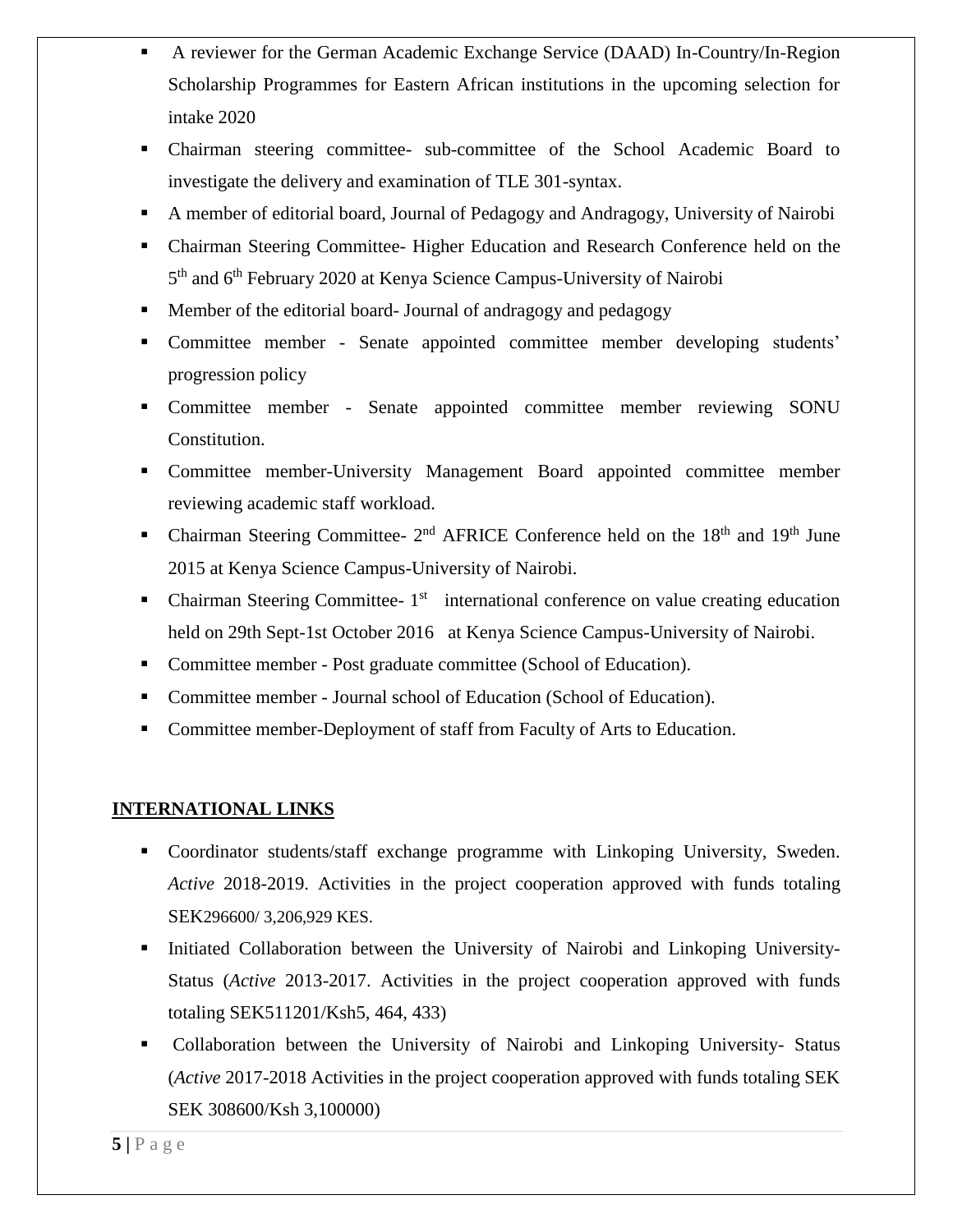- Initiated Collaboration between the University of Nairobi and University of Alberta Canada- Status (*Active* 2016-2021).
- **Initiated collaboration between the University of Nairobi and Catholic Medical Mission** board (On process).

# **COURSES TAUGHT IN THE LAST TWO YEARS**

- **TFD 301: Sociology of Education (Undergraduate course).**
- **TFD 607: Sociological Foundations of Education**
- **TFD 645: African Social structure and Education (Master's level course).**
- **TFD 633: Motivation and Social Achievement**
- **TFD 403: Gender issues in Education**

# **PRESENTATION AND CONFERENCES/ WORKSHOPS/WEBINARS**

**14th -15th December 2021**. University challenges with online teaching and learning. A conference paper presented during CREAS conference held at Kenya Science Campus, UoN.

**23rd -24th October, 2021.** Value Creating Education for global citizenship: The way forward for Kenya. A Conference paper presented during The 11th International Academic Symposium on the Philosophy of Daisaku**.**

**15th -16th December 2020:** Trends in educational pedagogy. A webinar conference organized by the Centre of Pedagogy and Andragogy, College of Education and External Studies, University of Nairobi.

**2 nd December 2020**: Implementation of the new Competence Based Curriculum: Lessons learnt from Finland. A webinar organized by the Department of Physical Education and Sport, College of Education and External Studies, University of Nairobi**.**

**9 th November-2 nd Dec. 2020.** Pedal online training: A training delivered on Moodle learning management system.

**16th July 2020:** Retreat to nationalism: Lessons for Africa from the 21st Century globalization and Covid-19. Organized by Institute of Diplomacy and International Studies, University of Nairobi.

5<sup>th</sup>-6<sup>th</sup> February 2020: The status of higher education in East Africa. A paper presented during the workshop on collaboration in higher education and research: Development of a Swedish-East Africa Research Centre held at the Kenya Science Campus, College of Education and External Studies, University of Nairobi.

**16.01. 2020**: De-colonizing education. A workshop held at the College of Education and External Studies, University of Nairobi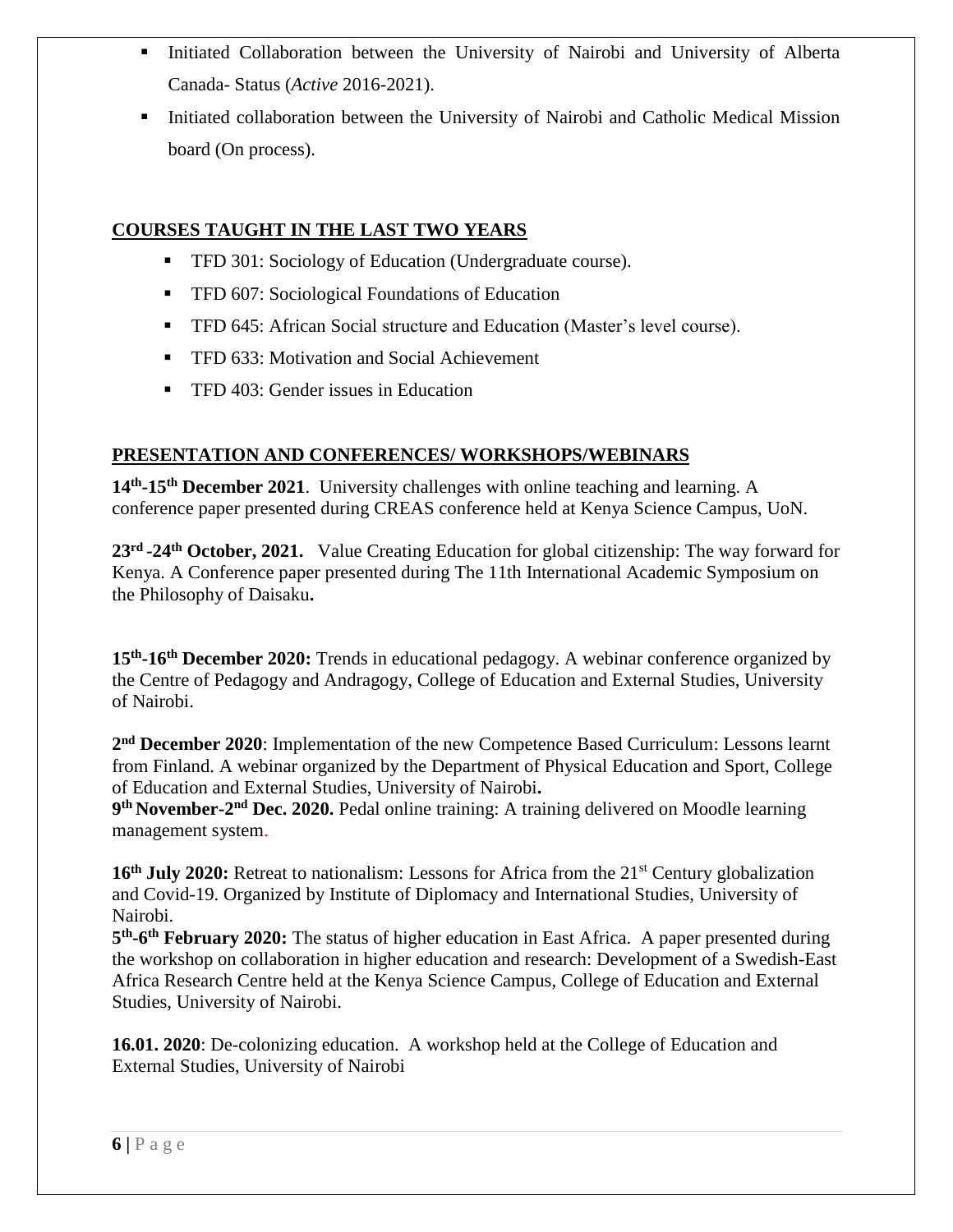**23-25 October 2019:** Value creating education for health professionals for holistic patient care: The Kenyan experience. A paper presented during the conference held at the University of Nairobi towers, University of Nairobi.

**March, 7th 2019:** De-colonizing knowledge and African development. A workshop held at the College of Education and External Studies, University of Nairobi.

**November 9th , 2018**: Teacher education certificate in emergencies validation. A workshop held at the College of Education and External Studies, University of Nairobi.

**24Th - 26th October, 2018:** Financing of higher education for sustainable development. A paper presented during the conference held at the College of Education and External Studies, Nairobi

**16–17 April 2018.** Making a difference: Drones for community development and social impact in low-income countries. UN Gigiri Complex: Nairobi, Kenya.

**26th -28th January 2018** University of Nairobi Students Association: What is new? A paper presented during UNESA student leadership workshop held at Legacy hotel, Nakuru**.**

| $26th - 28th$ January 2018                 | Matters arising on education in Kenya today: A paper presented            |
|--------------------------------------------|---------------------------------------------------------------------------|
|                                            | during UNESA student leadership workshop held at Legacy hotel,            |
|                                            | Nakuru.                                                                   |
| 28th -30th July 2017                       | The interdisciplinary approach to Science, Technology, Engineering and    |
|                                            | Mathematics (STEM) Education. A sensitization workshop of STEM            |
|                                            | school principals and Board of Management chairs held at Waterbuck        |
|                                            | hotel, Nakuru.                                                            |
|                                            |                                                                           |
| $24^{\text{th}} - 25^{\text{th}}$ May 2017 | The role of student leaders in minimizing student militancy and promoting |
|                                            | peace and security. A paper presented during University student           |
|                                            | leaders workshop on universities for sustainable culture of peace and     |
|                                            | security held at the University of Nairobi, Council Chamber.              |
|                                            |                                                                           |
| 15th-16th Feb 2017                         | Urban innovation in sexual and reproductive health and rights held at     |
|                                            | United Nations Complex, Gigiri-Nairobi.                                   |
|                                            |                                                                           |
| 29th-31 <sup>st</sup> Dec 2016             | Education for life and development. A paper presented during the          |
|                                            | inaugural youth seminar at Ndetani primary school, Kitui County.          |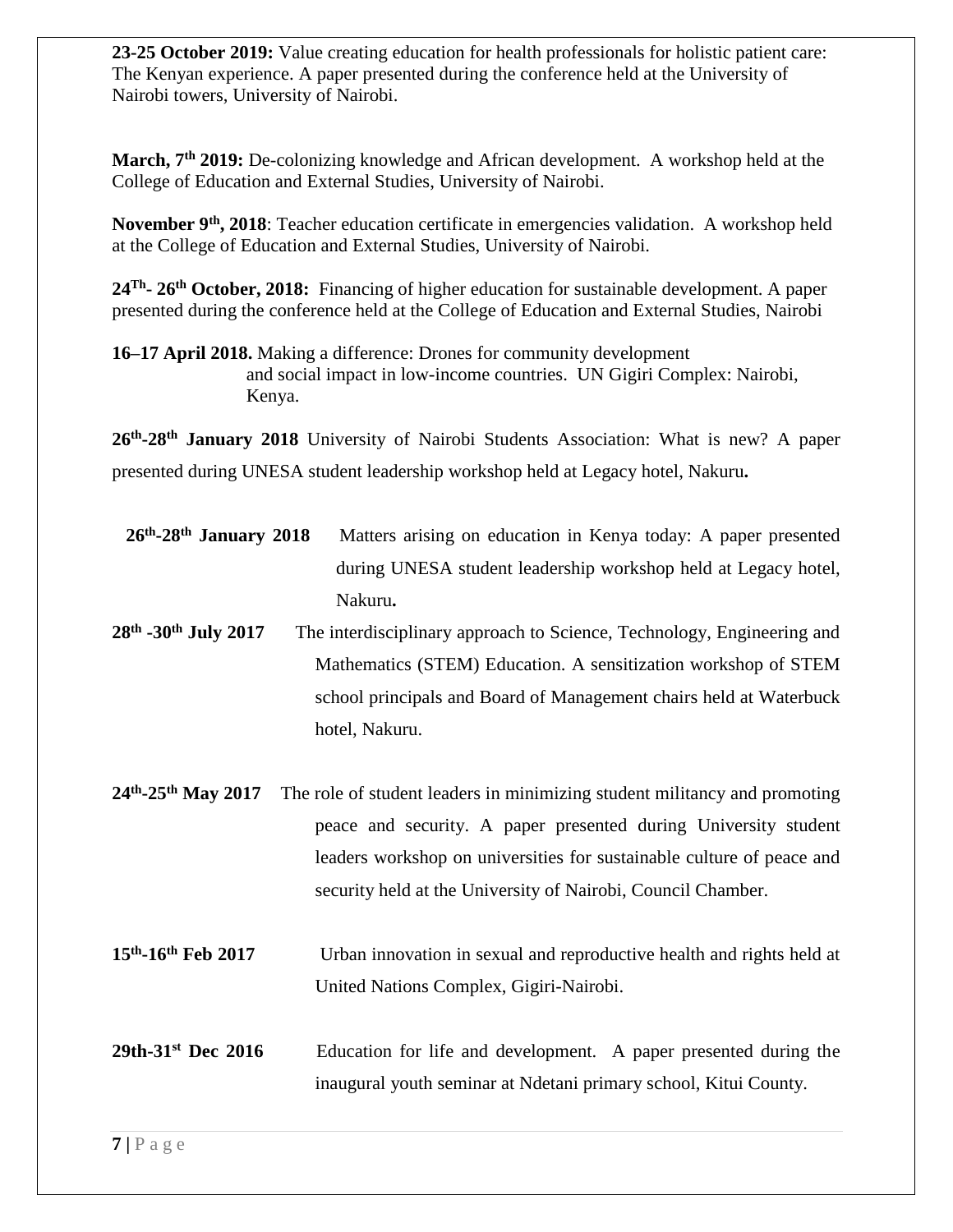| 28 <sup>th</sup> -30 <sup>th</sup> November 2016 Integrating students with disabilities into regular university degree |
|------------------------------------------------------------------------------------------------------------------------|
| program: The College of Education and External Studies of the                                                          |
| University of Nairobi experience. A paper presented during 1 <sup>st</sup>                                             |
| international conference on (dis)ability and the global 2030 agenda                                                    |
| for sustainable development at Pwani University.                                                                       |

- **29th Sept-1st October 2016** The role of the parents in promoting moral values among young children. A paper presented during the first International Conference on Value Creating Education for Sustainable Development at Kenya Science Campus.
- 9<sup>th</sup> May 2016 **Emerging issues in education. A paper presented during UNESA** student leadership workshop held at T-Tot hotel, Machakos**.**

**24th** Using cross-age peer tutoring in the teaching of reading in Kenya primary schools at Kisii extra Mural centre University of Nairobi.

- **6 th - 8 UNESA student leadership workshop at Meru Slopes Hotel.**
- **18th** Explaining students' militancy: Towards new consensus. A paper presented during 2nd AFRICE Conference at Kenya Science Campus.
- **4 th -6** Using cross-age peer tutoring in the teaching of reading in Kenya primary schools at Kenya Science Campus.
- **25th** Exploring new growth areas: Establishment of the centre of Comparative Education and International studies. A paper presented during college management retreat at Alba Hotel, Meru. **20th Nov 2013:** Ethical issues and research at Central Catering Unit- University of
- Nairobi.
- **9 th** Introduction to E- learning Workshop at ODel Centre, Kikuyu Campus.
- **April 24th -28th 2012**: Research and grant proposal writing: A professional course held at Central Catering Unity-University of Nairobi.
- **15th** The first departmental workshop on Comparative education at QC, Kikuyu Campus. **Theme:** *Comparative Education Methodology*.
- **22nd-24th July 2011**: The Second International Conference on Education at Kenyatta University. **Theme**: *Quality Education for Societal Transformation*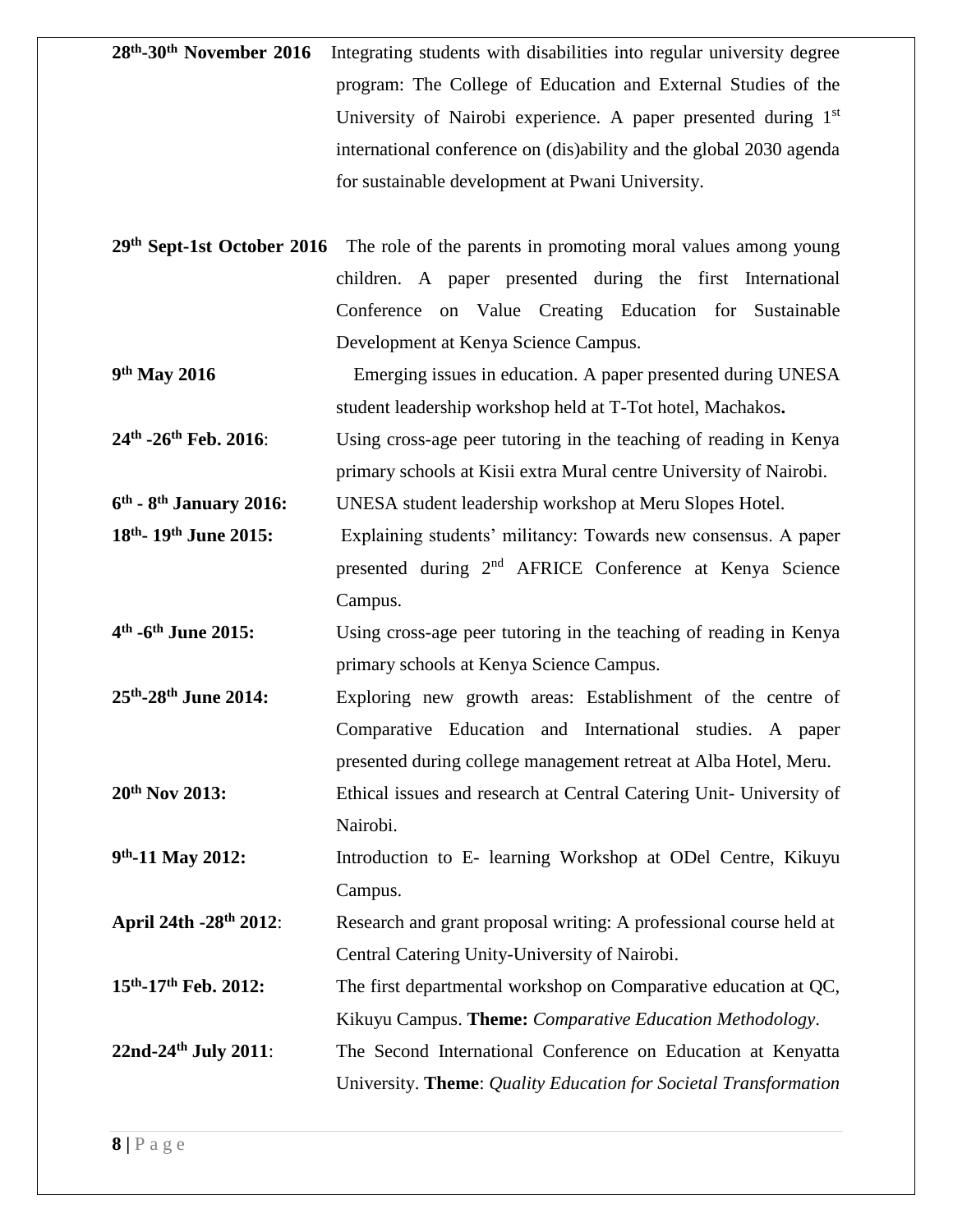|                         | Paper Presented: "Changing times for single working female                                                                                                                                                                                                                                                                                           |
|-------------------------|------------------------------------------------------------------------------------------------------------------------------------------------------------------------------------------------------------------------------------------------------------------------------------------------------------------------------------------------------|
|                         | Parents: A historical Perspective."                                                                                                                                                                                                                                                                                                                  |
| $18th - 20th$ May 2011: | The<br>National<br>Technical, Industrial,<br>Vocational<br>and                                                                                                                                                                                                                                                                                       |
|                         | Entrepreneurship Training (TIVET) Fair<br>and Technology                                                                                                                                                                                                                                                                                             |
|                         | Conference/Exhibition. Theme: Science and Technology for                                                                                                                                                                                                                                                                                             |
|                         | <b>Enhancing Wealth Creation.</b>                                                                                                                                                                                                                                                                                                                    |
| 6th May 2011:           | The Fourth Teaching Practice Symposium at Kenya Science                                                                                                                                                                                                                                                                                              |
|                         | Campus. Theme: Teaching and learning Methodologies in the $21^{st}$                                                                                                                                                                                                                                                                                  |
|                         | Century                                                                                                                                                                                                                                                                                                                                              |
| 25th-27th March 2009:   | In-house training in pedagogical skills at Central Catering Unit-                                                                                                                                                                                                                                                                                    |
|                         | Main Campus.                                                                                                                                                                                                                                                                                                                                         |
| 2007:                   | 2 Papers presented during the Kenya Association of Educational<br><b>Administration and Management Conference.</b><br>Title: "Challenges in Educational planning in arid and semi-arid<br>Regions of Kenya: Absenteeism and dropout in primary schools.<br>(Abstract<br>available<br>online<br>http://www.kaeam.or.ke<br>at<br>/dirwebmessage.html)" |
|                         | <b>Title:</b> "Children and HIV/AIDS education: towards ensuring                                                                                                                                                                                                                                                                                     |
|                         | access, retention and completion of secondary school education.                                                                                                                                                                                                                                                                                      |
|                         | available<br>online<br>http://www.kaeam.or.ke<br>( <i>Abstract</i><br>at                                                                                                                                                                                                                                                                             |
|                         | /dirwebmessage.html)"                                                                                                                                                                                                                                                                                                                                |

### **PUBLICATIONS**

- **Ngesu, L.** (2021). Voices from the students: Dissatisfaction and violence in secondary schools in Kenya. Journal of Educational Research in Developing Areas, 3, (1)73-79. https://doi.org/10.47434/JEREDA.3.1.2022.73.
- Malesi, E.; **L. Ngesu** & Masese, A. (2021). Influence of parents sources and level of income on teenage pregnancies in public primary schools in Nandi South-Sub County. *International Journal of Scientific and Research Publications*, (No ISSN 2250-3153) 11, 11, 327-332.
- Nyaranga, R. **L., Ngesu,** L., K'odhiambo, A. . K., & Masese, A. (2021). Prevalence of various forms of domestic violence and their effects on students classroom behaviours in Bungoma county, Kenya. *Journal of Educational Research in Developing Areas*, *2*(3), 278-289.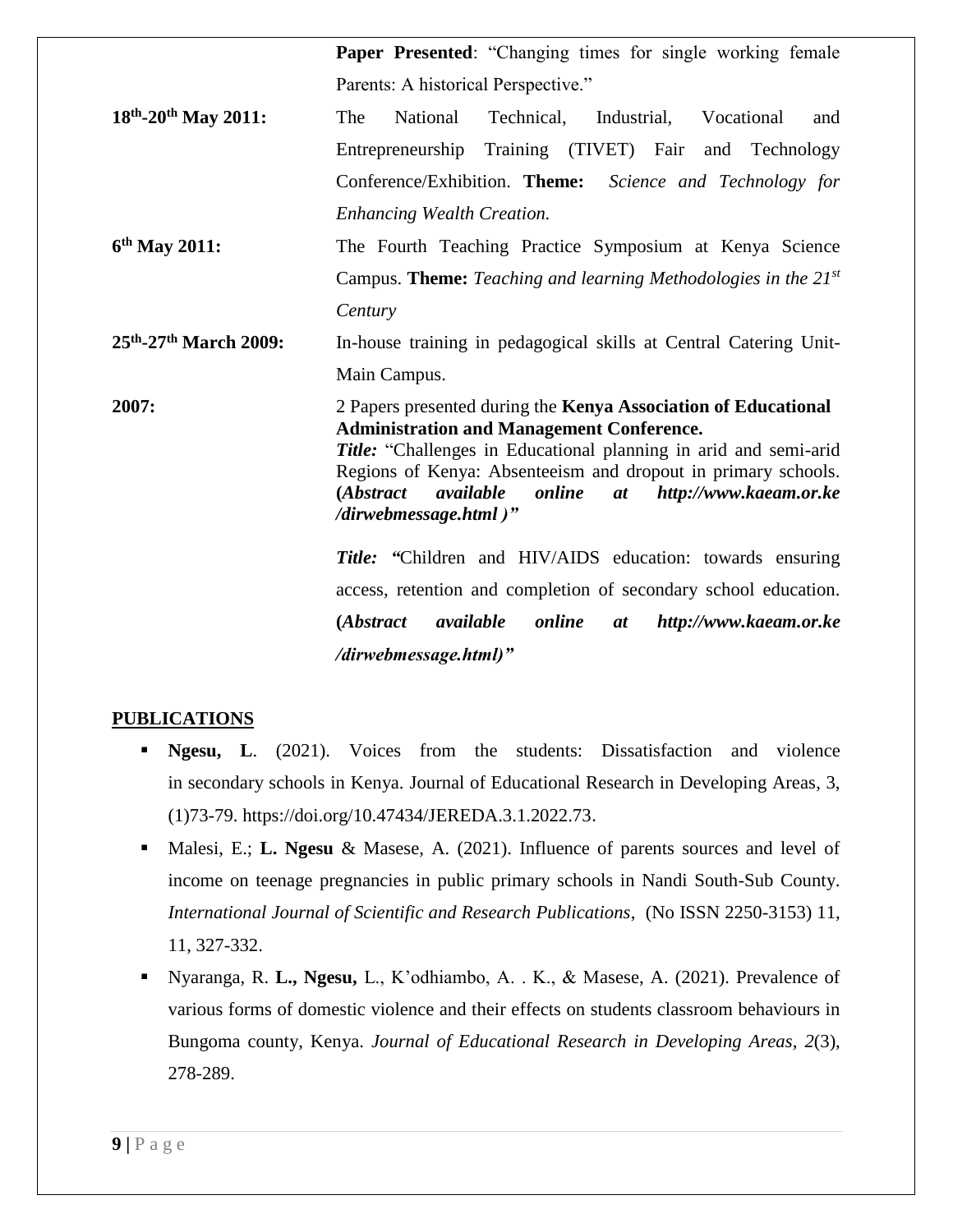[www.uonbi.ac.ke.](http://www.uonbi.ac.ke/)Naomi Munanye Ndemwa and **Lewis Ngesu** (2021). Influence of socio-economic factors on standard 8 pupils' academic performance in day primary schools in Mbooni West Sub-County. *International Journal of Research and Innovation in Social Science, (IJRISS)* (ISSN 2454-6186), 5. (I) pp 433-436.

- Langat Wesley Kipkorir, Anastasia Gakuru and **Lewis Ngesu** (2021). Teacher related factors influencing integration of Information and Communication Technology in public secondary schools in Narok North Sub-County, Kenya. *International Journal of Research and Innovation in Social Science, (IJRISS)* (ISSN 2454-6186), 5. (I) pp 115- 119.
- Nyaranga, R. **L., Ngesu**, L., K'odhiambo, A. K., & Masese, A. (2020). State agencies and stakeholders' views on strategies of curbing domestic violence in Bungoma county, Kenya. *Journal of Educational Research in Developing Areas*, 1 (3), 265-277.
- Joseph Kipkoech Keino, **Lewis Ngesu** & Christine Kahigi (2020). Influence of Motorcycle (Bodaboda) business on pupils' drop-out in Public Primary Schools in Rangwe Sub County, Homa-Bay County, Kenya. *International Journal of Research and Innovation in Social Science, (IJRISS)* (ISSN 2454-6186), 4. (8) pp 160-165.
- **Lewis Ngesu** (2020). Value Creating Education in the African Traditional Context: Lessons for Modern-Day Society. *International Journal of Research and Innovation in Social Science, (IJRISS)* (ISSN 2454-6186), 4. (7) pp 573-576.
- Judith Aguttu, Jeremiah Kalai & **Lewis Ngesu** (2019). Principals' support of peer education and prevalence of Drugs and Substance abuse in public secondary schools in Busia County, Kenya. *The International Journal of Innovative Research and Development, (*ISSN: 2523-6725), *8* (11) pp 64-72.
- Jeremiah Kalai, **Lewis Ngesu &** Judith Aguttu, (2019). Principals' use of mentoring programmes on prevalence of Drugs and Substance abuse in public secondary schools in Busia County, Kenya. *The International Journal of Innovative Research and Development (*ISSN: 2523-6725), 8 (10) pp 180-188.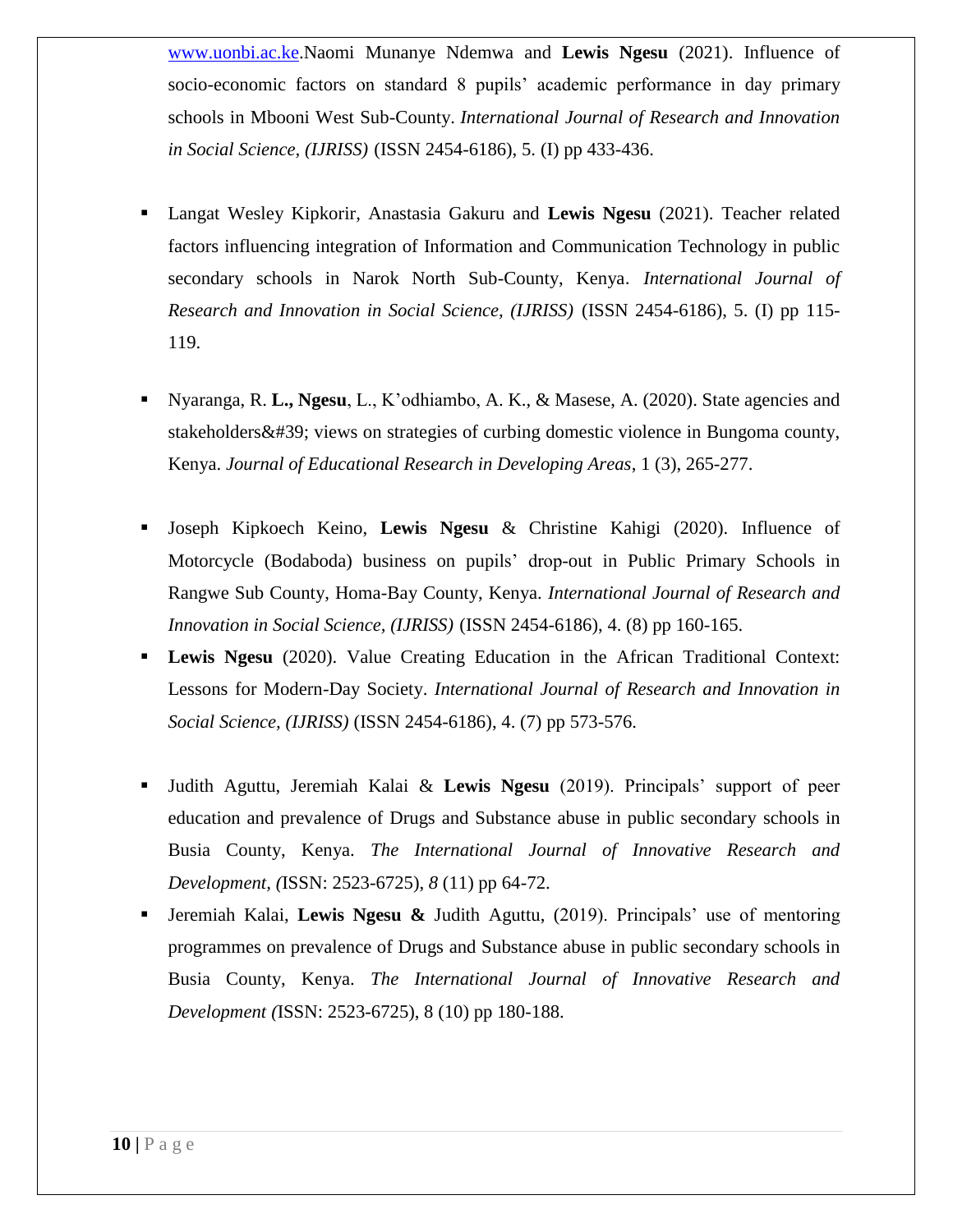- **Lewis Ngesu** and Mutinda Kyule (2019). Parenting dilemma: Kenyan experience. *International Journal of Innovative Research and Advanced Studies (IJIRAS*). (ISSN:2394-4404), 6 (6) pp 59-61.
- **Lewis Ngesu** & Faith Awuonda (2019). Influence of Home and School Based Factors on Pupils Academic Performance at Kenya Certificate of Primary Education in Makadara Sub-County, Nairobi County*. International Journal of Trend in Scientific Research and Development (IJTSRD)* Available Online: www.ijtsrd.com e-ISSN: 2456- 6470, 3 | (3), ,pp.116-118.
- **Lewis Ngesu** & Alice Gichohi (2018). Incorporating health education in the curriculum: The Kenyan experience. *International Journal of Trend in Scientific Research and Development*, (ISSN No: 2456-6470), 2 (6) pp 1224-1228.
- **Lewis Ngesu** & Moses Simotwo (2018). Factors influencing performance in Mathematics at Kenya Certificate of Primary Education in Turkana Central Sub-County. *International Journal of Trend in Scientific Research and Development*, (ISSN No: 2456- 6470), 3 (1) pp 434-437.
- **Lewis Ngesu** & Alice Njeri Gichohi (2018). *The role of parents in promoting moral values amongst the youth.* Nairobi: Kenya Literature Bureau.
- **Lewis Ngesu** (2017). The evolution of students' militancy in globalizing world: Trends and patterns in Kenya. *IJRDO-Journal of Educational Research*, 2 (4) pp 1-10. Available online [www.ijrdo.com](http://www.ijrdo.com/)
- **Lewis Ngesu** & Esther Nthoki Kaluku (2017). Drugs and substance abuse in Kenyan secondary schools. Is it a reality?. *IJRDO-Journal of Educational Research*, 2 (3) pp 182-190. Available online www.ijrdo.com
- Lewis Ngesu & Esther Nthoki Kaluku (2017). A study of students' performance in Kenya Certificate of Secondary Education with special reference to Biology*. IJRDO-Journal of Educational Research*, 2 (3) pp 191-201. Available online www.ijrdo.com
- Mary Gabriel, John Mwangi, **Lewis Ngesu,** Isaac Muasya & Ambrose Vengi (2016). The challenges facing adult and continuing education in Kenya. *International Journal of Education and Social Sciences*, 3 (10) pp 53-57. Available online at [www.iljessnet.com](http://www.iljessnet.com/)
- **Lewis Ngesu** & Alice Gichohi (2016). Sexuality Education: Promoting safe sexual behaviour among university students in Kenya. *Msingi Journal,* 1(2) pp 175-187.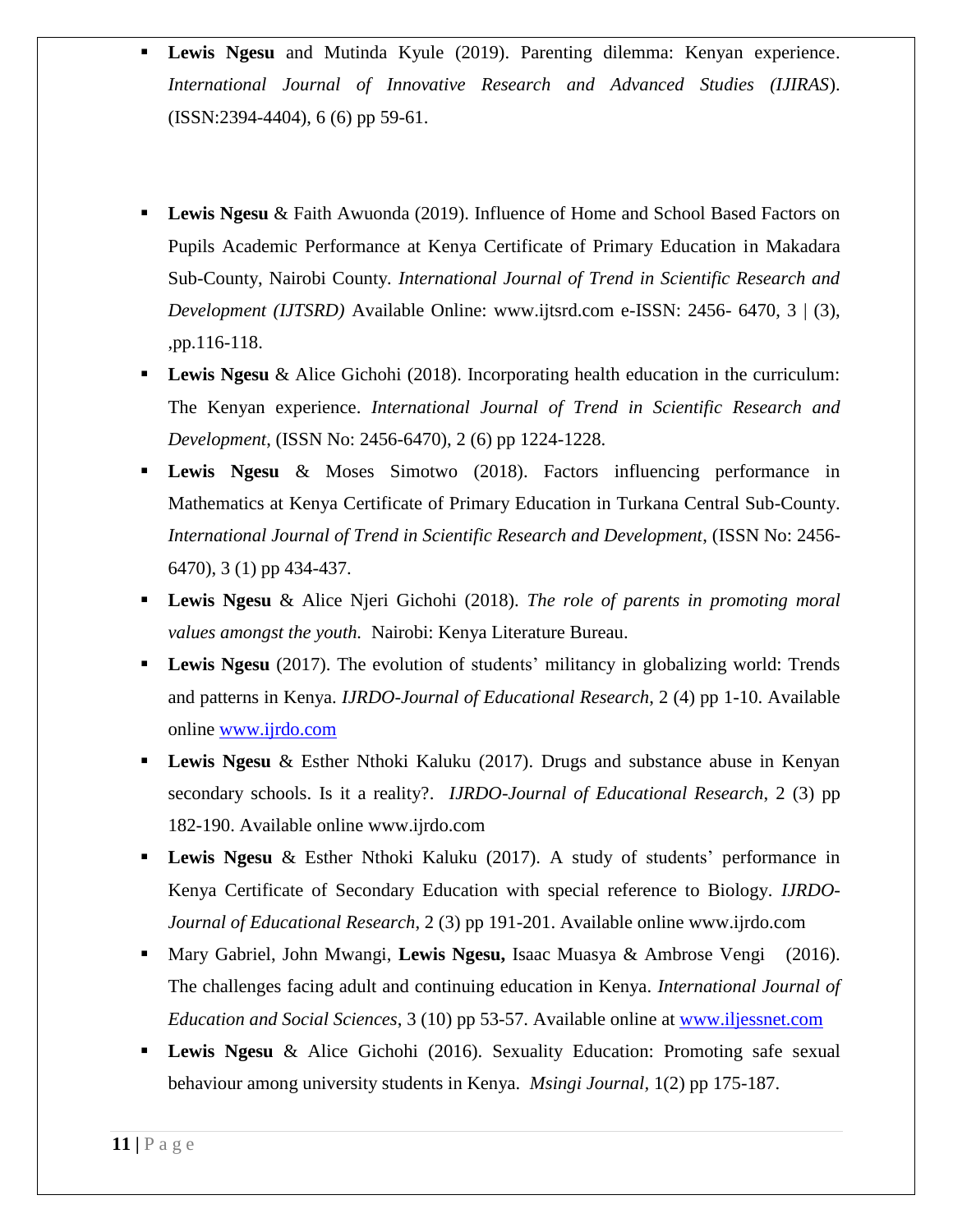- **Lewis Ngesu,** Khanani, Sara. & Wachira, Lydia (2016). Relationship between parenting styles and students discipline in public secondary schools in Machakos County: The naked truth*.* In M. Amutabi and L. Hamisi (eds.) *Africa and Competing Discourse on development*, pp. 220-225. Nairobi: African Interdisciplinary Studies Association.
- Mary Nadenge, **Lewis Ngesu**, Isaac Muasya, Timothy Maonga & Maira Mukhungulu (2016). Parental socio-economic status and students academic achievement in selected secondary schools in urban informal settlements in West lands division, Nairobi County, *International Journal of Education and Social Sciences*, 3 (1) pp 43-55. Available online at [www.iljessnet,com](http://www.iljessnet,com/).
- Agnes Kibui, Ruth Mugo, Grace Nyaga, **Lewis Ngesu,** Mwaniki N. & Bernard Mwaniki (2015). Health policies in Kenya and the new constitution for vision 2030*. International Journal of Scientific Research, and Innovative Technology*, 2 (1) pp127-134. Available online at www.ijsrit.com
- Agnes Kibui; Bernard Mwaniki; Loice Gichuhi; Grace Nyaga & **Lewis Ngesu** (2015). Multicultural Education as a mechanism for promoting positive ethnicity in Kenya*. International Journal of Scientific Research and Innovative Technology,* 2 (3). pp 9-16. Available online at www.ijsrit.com
- Mugo Agnes, Lichoro Peter & **Lewis Ngesu** (2015). The practice of African Indigenous education and its relevance to theory and practice of modern education in Africa*. International Journal of Innovative Research and Studies,* 4 (12) pp 132-149. Available online at [www.ijirs.com](http://www.ijirs.com/)
- **Lewis Ngesu**, Gunga Samson, Wachira, Lydia. & Esther Kaluku (2014). Some determinants of student's performance in Biology in KCSE: A case study of central division of Machakos district. *International Journal of Innovative Research and Studies,* 3 (1), pp.174-186. Available online at [www.ijirs.com](http://www.ijirs.com/)
- **Lewis Ngesu**, Gunga S., Motuka, J. & Kyule, M. (2014**).** Analysis of Gender equity in secondary schools in Mandera East District, Mandera County Kenya. *International Journal of Innovative Research & Studies,* 3 (3) pp.480--492. Available online at [www.ijirs.com](http://www.ijirs.com/)
- **Lewis Ngesu**; Gunga S; Gakuru, A. & Kahigi, C. (2014). Factors affecting the management of women income generating projects in Kikuyu division of Kiambu district. *International Journal of Education and Research,* 2 (4) pp 1-8. Available online at [www.ijern.com](http://www.ijern.com/)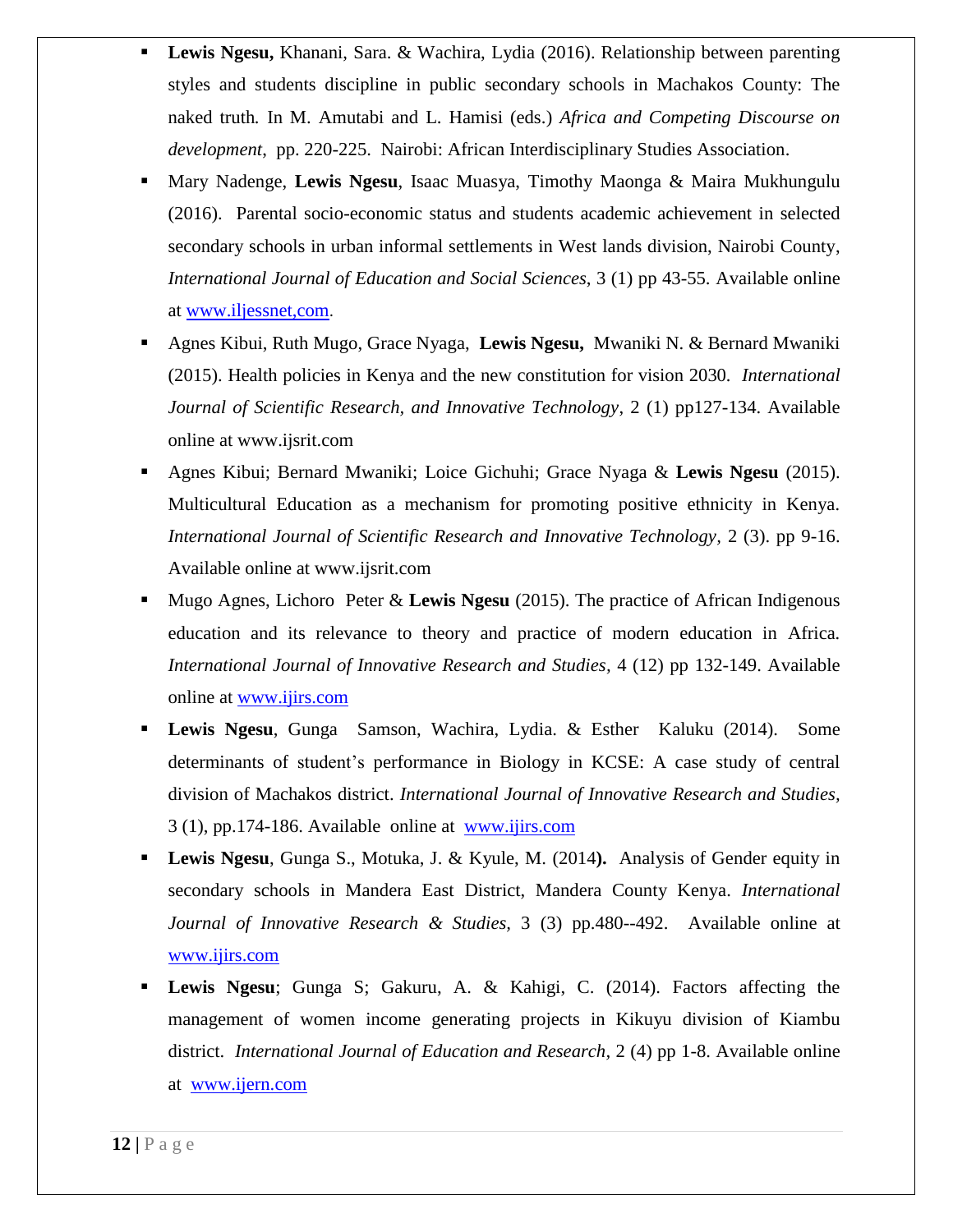- **Lewis Ngesu;** Wachira, L. Kyule M. & Kivuli, E. (2014). The influence of home and school related factors on performance of girls in Science subjects in Kenya Certificate of Secondary Education in Kilungu district Makueni County-Kenya*. International Journal of Innovative Research and Studies*, 3 (4) pp.888-897. Available online at [www.ijirs.com](http://www.ijirs.com/)
- Agnes Mugo, **Lewis Ngesu,** Kasivu Gideon & Mary Mulonzi (2014). Adult education as a blue print to development in the 21st Century: An African perspective*. International Journal of Innovative Research and Studies*, 3 (5) pp 752-770. Available online at [www.ijirs.com](http://www.ijirs.com/)
- **Lewis Ngesu**, Mary Ngina Mulonzi, Agnes Mugo & Gideon Kasivu (2014). *A model explaining student militancy in secondary schools:* Kenyan Perspective. International Journal of Innovative Research and Studies, 3 (5) pp738-751. Available online at [www.ijirs.com](http://www.ijirs.com/)
- Alice Njeru **& Lewis Ngesu** (2014). Causes and effects of drugs and substance abuse among secondary school students in Dagoreti division, Nairobi West district. *Global Journal of Interdisciplinary Social Sciences,* 3 (3) pp 1-4. Available online at [www.gifre.org](http://www.gifre.org/)
- Alice Masese, Victor Ombati & **Lewis Ngesu** (2014). The vanishing generation: HIV/AIDS and child headed households in Keny*a. Journal of Disaster Management and Risk Deduction*, 6 (1) pp 109-117. Available online at [www.journal.admcrk.](http://www.journal.admcrk/)
- Okita, D; Samson, G.; **Lewis Ngesu** & Musembi, N. (2014). Level of awareness among girls directly affected by HIV/AIDS in Maralal urban location of Samburu district, Kenya*. International Journal of Science and Research, 3* (11) pp 1410-1414. Available online at [www.ijsr.net](http://www.ijsr.net/)
- **Lewis Ngesu,** Samson Gunga, Evanson Muriithi, Lydia Wachira & Atieno Kili (2013). Bullying in Kenyan Secondary schools: Manifestation, causes, consequences and mitigation measures*. Journal of Disaster Management and Risk Deduction,* 5 (1) pp 42- 52. Available online at [www.journal.admcrk.org](http://www.journal.admcrk.org/)
- Atieno Kili, Samson Gunga, **Lewis Ngesu,** Evans Muriithi & Lydia Wachira (2013). Women's contribution to Philosophy of Education. *International Journal of Education and Research,* 1 (3) pp 1-14. Available online at [www.ijern.com](http://www.ijern.com/)
- Evanson Muriithi, Samson Gunga**, Lewis Ngesu,** Atieno Kili, & Lydia Wachira (2013). School characteristics, Use of project method and leaner's achievement in Physics. *The Journal of Education and Practice*, 4 (8) pp 196-203. Available online at [www.iiste.org.](http://www.iiste.org/)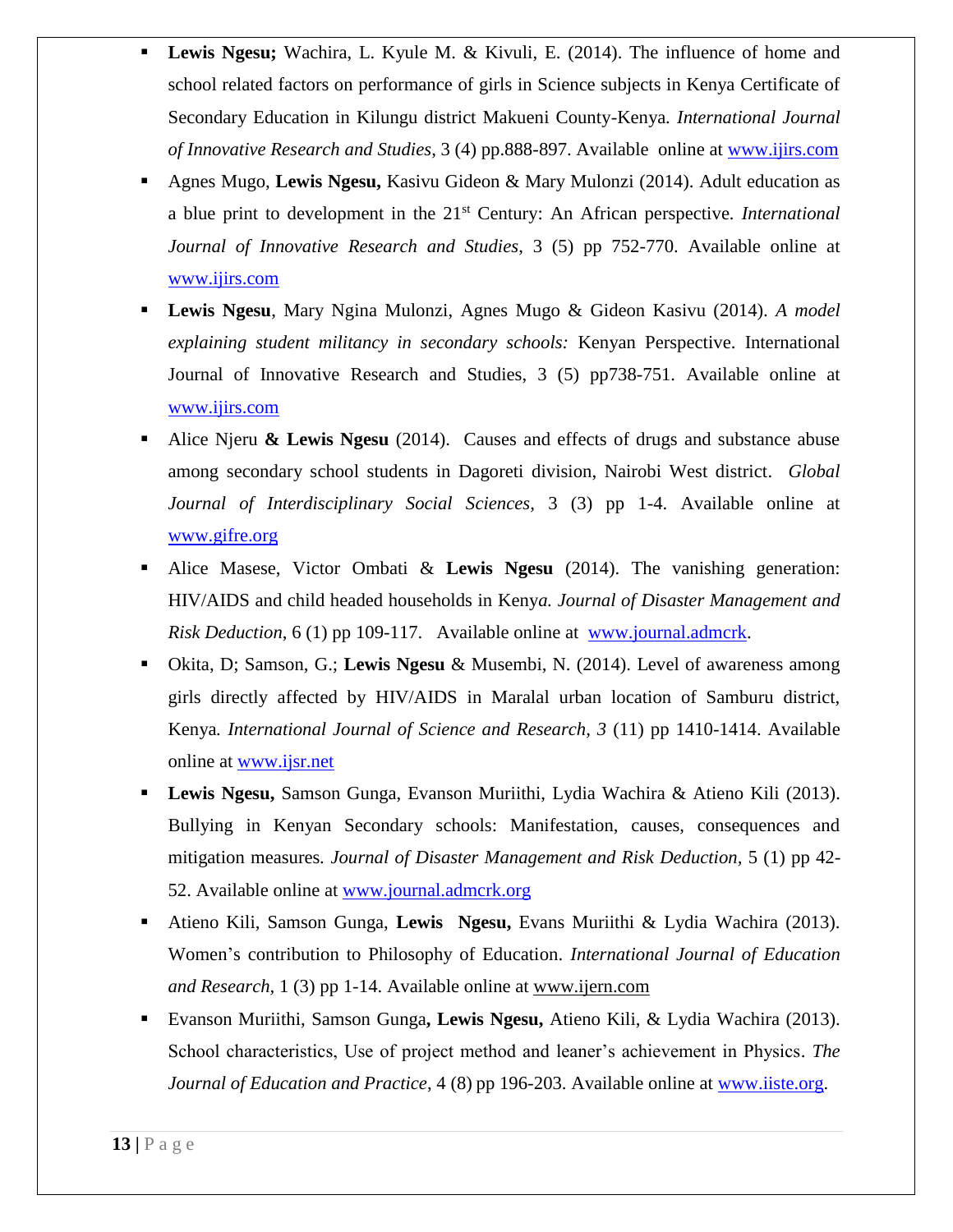- Nzau Arthur, **Lewis Ngesu**, Patrick Musyoka, Alice Njeri & Esther Nthoki **(**2013). The role of gender policy in scaling up girls access to secondary school education in Kenya*. Journal of Disaster Management and Risk Deduction,* 5 (1) pp 88-96. Available online at [www.journal.admcrk.org](http://www.journal.admcrk.org/)
- Musyoka Patrick & **Lewis Ngesu** (2013). TVET institutions devolved Governance and youth training in Kenya: Exploratory perspective*. Journal of Disaster Management and Risk Deduction*, 7 (3) pp 95-110. Available online at [www.journal.admcrk](http://www.journal.admcrk.org/).org
- **Lewis Ngesu.,** Gakuru A., Gunga S. O., & Kahigi C. (2013). Factors hindering community participation in the development of ECDE Centres*. International Journal of Education and Research*, 1(7) pp. 1-6. Available online at www.ijern.com.
- Gunga S. O., **Lewis Ngesu**., K'Odhiambo A. K., Muriithi E. M., Wachira L. N.& Muthoni D. M. (2013). ODeL-Teacher Education: Philosophical Implications of Work-Play-Study Triad*. International Journal of Innovative Research & Studies,* 2 (9) pp 553- 567. Available Online at [http://www.ijirs.com/vol2\\_issue-9/21.pdf](http://www.ijirs.com/vol2_issue-9/21.pdf)
- **Lewis Ngesu.,** Gunga S., Wachira, L., Kahigi, C. & Mutilu, B (2013). Youth violence in secondary schools in Kenya: Prevalence, Manifestations and Prevention. *International Journal of Innovative Research & Studies*, 2 (12) pp 198-211. Available online at [http://www.ijirs.com/vol2\\_issue-12.pdf](http://www.ijirs.com/vol2_issue-12.pdf)
- Masese, A.; Victor, O.; Nyakango, P. & **Lewis Ngesu** (2013). The challenges of single parenting in Kenya*. International Journal of Disaster Management and Risk Reduction*, 5 (2) pp 222-235. Available online at [www.journal.admcrk.com](http://www.journal.admcrk.com/)
- **Lewis Ngesu** (2012). *Student militancy in secondary schools in Kenya: A sociological analysis of its manifestations, causes and consequences.* Vdm Verlag Publishers, Germany.
- Alice Masese, Nasongo, W. Joseph & **Lewis Ngesu** (2012). The extent and panacea for drug abuse and indiscipline in Kenya schools. *Asian Journal of Medical Sciences*, 4 (1) pp 29-36. Available online at http://www.icmje.org.
- **Lewis Ngesu**, Lydia Wachira, Beth Mwelu & Emily Nyabisi (2012). *Critical Determinants of Poor Performance in KCSE of Girls in Marginalised Regions in Kenya. Journal of African Studies in Educational Management and Leadership.* 2 (1) pp 63-71.
- **Lewis Ngesu.,** William, A. & Mwelu, B. (2012). *Changing times for Working Single Mothers: Reflections on educational achievement of the girl child from a historical perspective.* Published as conference proceedings; Kenyatta University.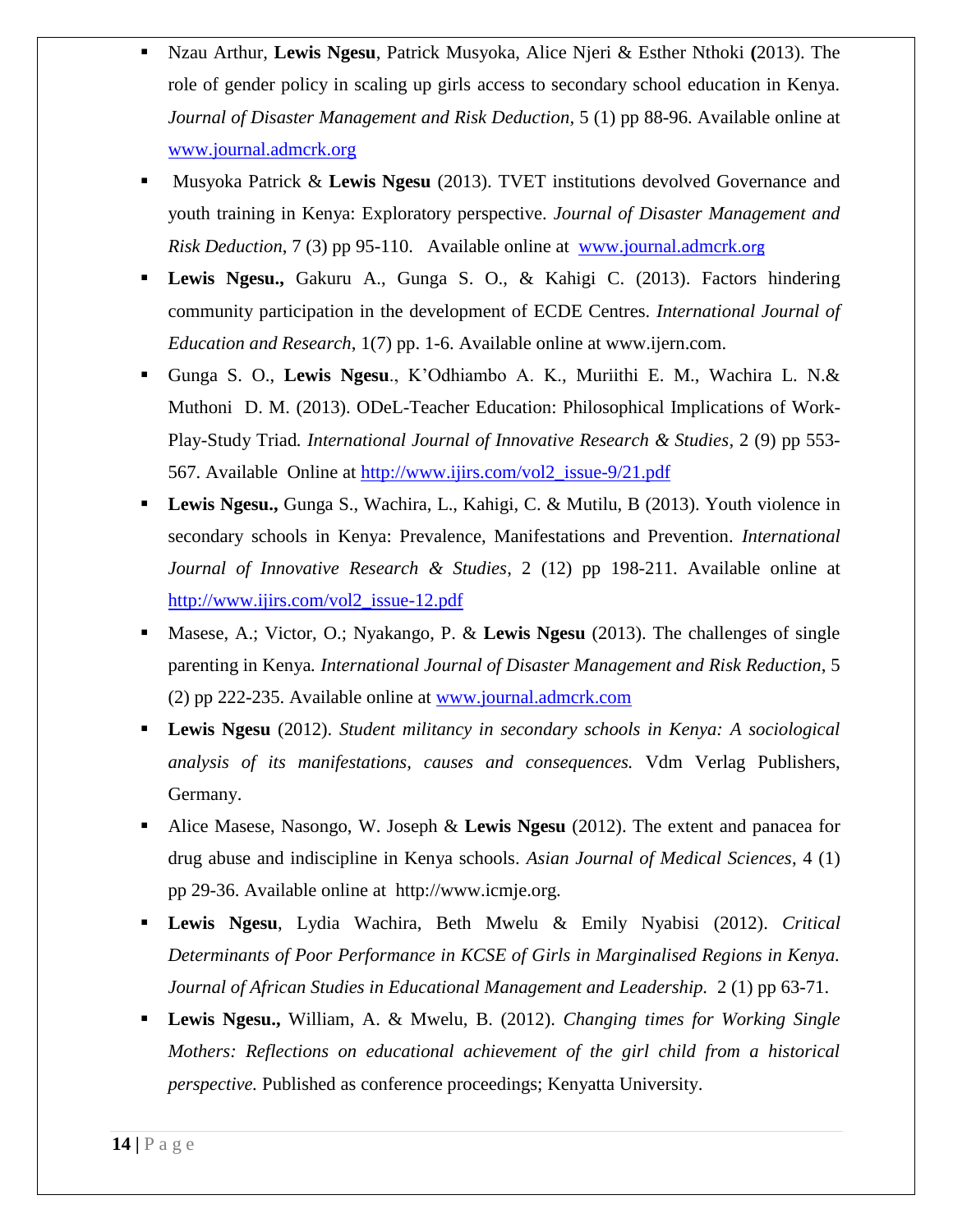- **Lewis Ngesu,** Muasya, I, Wachira, L.& Kanja, P. (2012). *The Family and Education (TFD 634)*: A Module for Masters of Education Students in Educational Foundation. Available at the University of Nairobi website.
- Beth Mwelu Mutilu, Lydia Wachira, Emily Nyabisi & **Lewis Ngesu** (2011). Orphan enrolment in primary schools and its challenges on the head teachers administrative tasks: A case study of Nandi Hills division in Nandi South District-Kenya. *Educational Research and Review,* 2 (6) pp 1247-1254. Available online@http://www.interesjournals.org
- Lewis Ngesu & Tom Ndege (2010): Teacher training and management of schools: An overview of practice in Kenyan institution*s. Journal of African Studies in Educational Management and Leadership,* 1 (1) pp 1-5. Available online at [http://www.kaeam.co.ke](http://www.kaeam.co.ke/)
- Sarah Kuria, **Lewis Ngesu** & Samson Gunga (2010). *The phenomenology of rioting: A focus of student violence in Kenya.* Vdm Verlag Publishers, Germany.
- **Lewis Ngesu** (2010) *A comparative study on social economic factors influencing socialization process between coupled and single parents in Kitui, Kiambu and Uasin Gishu districts – Kenya.* Vdm Verlag Publishers, Germany.
- Isaac Muasya, **Lewis Ngesu,** Christine Kahigi, Lucy Kibera & Wachira Kanja (2009). *Sociology of Education module:* Available at the University of Nairobi website.
- **Lewis Ngesu**, Judah Ndiku, Wambua & Marcella Mwaka (2008).Universities as learning organizations: implication and challenges*. Educational Research and Review,* 3 (9) pp 289-293. Available online at<http://www.academicjournal.org/ERR>
- **Lewis Ngesu**, Alice Masese & Judah Ndiku (2008). Drug dependence and abuse in Kenyan Secondary Schools: Strategies for intervention*. Educational Research and Review,* 3 (10) pp 304-308. Available online at<http://www.academicjournal.org/ERR>

# **POLICY BRIEFS PRESENTED FOR PUBLICATION**

- Voices from the students: Dissatisfaction and violence in Kenya Secondary Schools**.** A policy brief submitted to DVC (RPE) for publication.
- Promoting dialogue and understanding to minimize students' militancy in Kenya- A policy brief submitted to DVC (RPE) for publication.
- A new wave of evidence: parent involvement promotes students discipline in schools in Kenya- A policy brief submitted to DVC (RPE) for publication.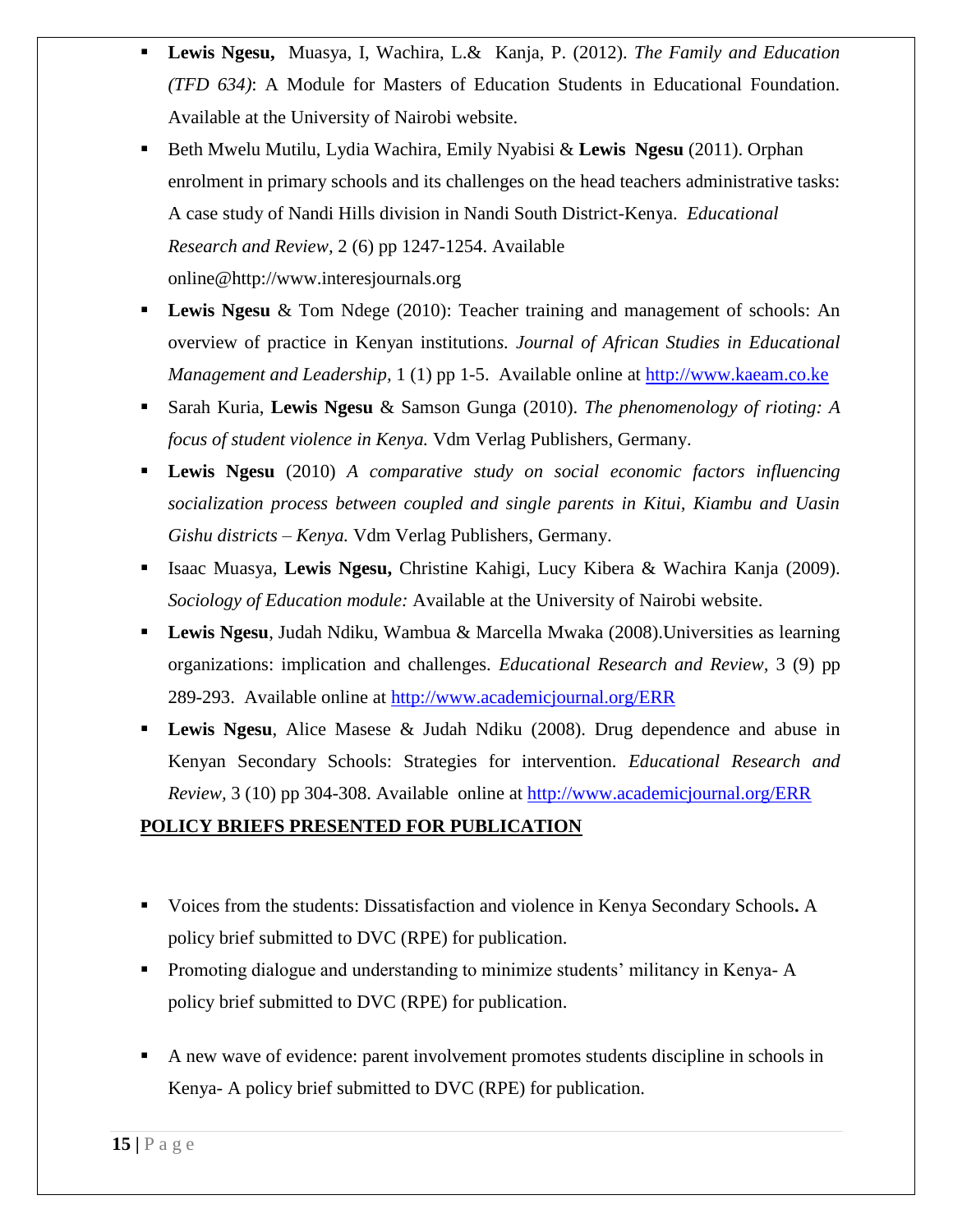## **RESEARCH FUNDED BY INTERNATIONAL ORGANIZATION**

- The heroine crisis and the national and provincial response: A rapid assessment in Kenya's Coastal and Nairobi provinces. (Sponsors: CDC, NACADA, University of Manitoba) Position: Senior Researcher.
- Mapping of areas/ localities supported by Christian Children fund in Machakos Town. Position: Researcher.

## **CONSULTANCY**

■ Catholic Medical Mission board

# **GRANTS**

- USD 4000/ Funding from Swedish Council for Digital Education-Ongoing
- SEK 82000 /Funding from STINT to initiate the project SWEARC between the University of Nairobi and Linkoping University, Sweden for 2019/2020
- Resource Mobilization-Financial/ human for the College of Education and External studies
- SEK296600/ 3,206,929 KES. for activities in the project cooperation approved between University of Nairobi and Linkoping University for 2018-2019.
- Ksh 100, 000 from Kenya Institute of Curriculum Development to support the first international conference on education for sustainable development held at the College of Education and External Studies on October 2018, University of Nairobi
- SEK 308600 for activities in the project cooperation approved between University of Nairobi and Linkoping University for 2017-2018.
- SEK511201/Ksh5, 464, 433) for activities in the project cooperation approved between University of Nairobi and Linkoping University for 2015-2017
- Ksh. 50, 000 from Chandaria Foundation to support the first international conference on value creating education held at the University of Nairobi.
- Ksh 76, 000 from Kenya Institute of Curriculum Development to support the first international conference on value creating education held at the University of Nairobi.

# **RESEARCH PROPOSALS SUBMITTED FOR FUNDING BY LOCAL/ INTERNATIONAL ORGANIZATIONS.**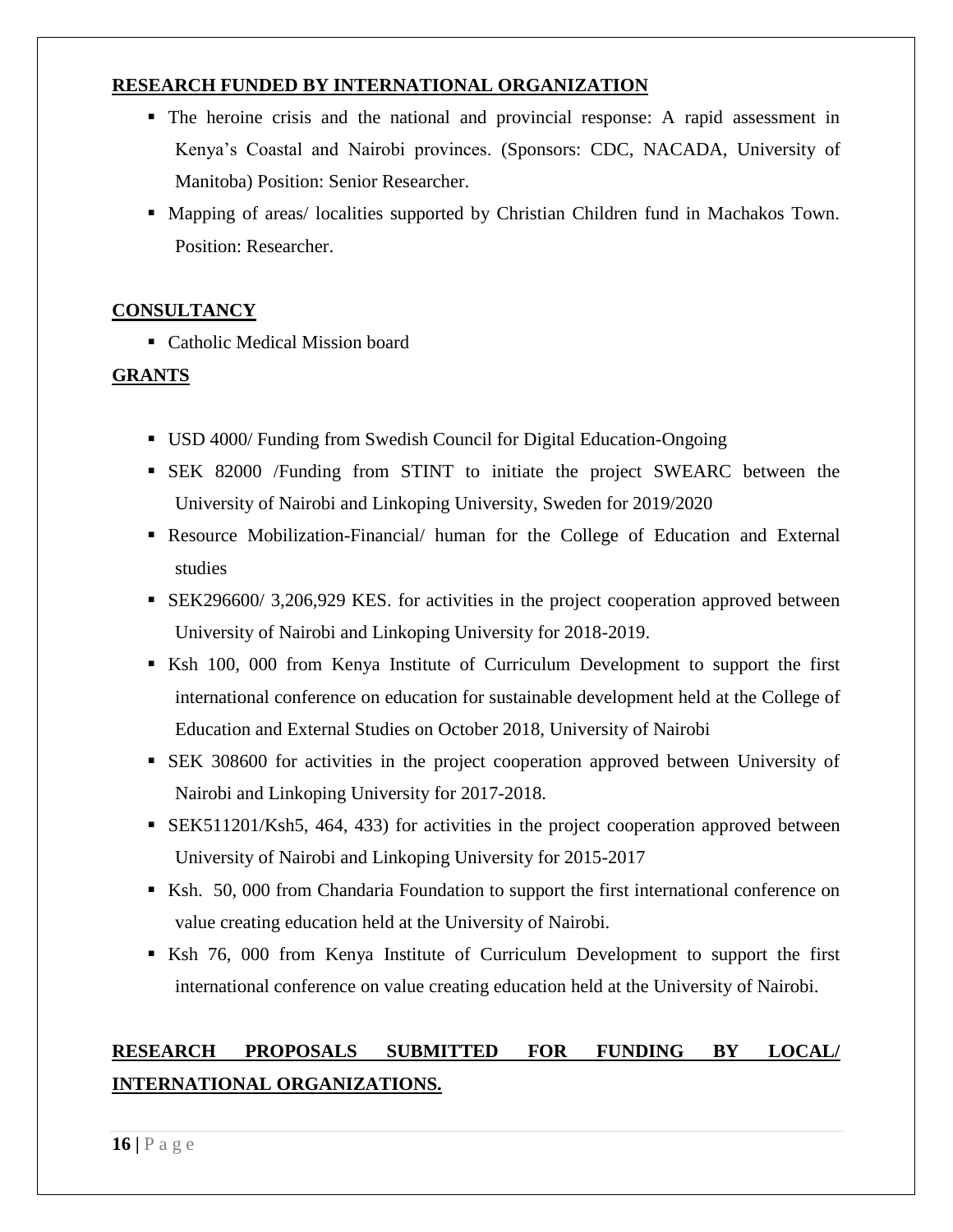- November 6th, 2018: submitted a research grant proposal to Center for Ethics and Education at Madison University, Wisconsin. The status of the proposal: waiting for response.
- October 3rd, 2018: submitted a consultancy proposal to UNICEF entitled: "Operation Come-to-School" – Assessment in Nine Selected Counties in Kenya. The status of the proposal: waiting for response
- Lesbianism in Kenyan secondary schools: A sociological analysis of its causes, manifestations and consequences (Deans grants) July 31<sup>st</sup> 2016. **Status of the proposal: Waiting for** response**.**

## **SUPERVISION OF STUDENTS.-GRADUATED**

# **PhD**

- 2019 **Aguttu Mary (PhD):** Influence of headteachers administrative practices on minimizing
- Drugs and Substance abuse in selected secondary schools in Busia County.
- 2015 **Wachira Lydia (PhD):** The Role of CRE in Promoting National Cohesion in Kenya.
- 2015 **Kahigi Christine (PhD):** Sources of sexual related information among secondary school students.

# **MASTERS-GRADUATED**

2021**: Eunice Malesi (M.Ed).** Influence of socio-economic factors on teenage pregnancies in public primary schools in Nandi South Sub County**,** Kenya

2021: Irene Kathure (**M.Ed**).) Impact of teenage girl pregnancy on dropout rate in secondary schools in Igembe Central Sub County, Kenya

2020: **Langat Wesley Kipkorir (M.Ed).** Teacher related factors influencing integration of Information and Communication Technology in public secondary schools in Narok North Sub-County, Kenya

2020 **Keino Kipkoech Joseph (M.Ed).** Influence of Motorcycle (Bodaboda) business on

pupils' drop-out in Public Primary Schools in Rangwe Sub County, Homa-Bay County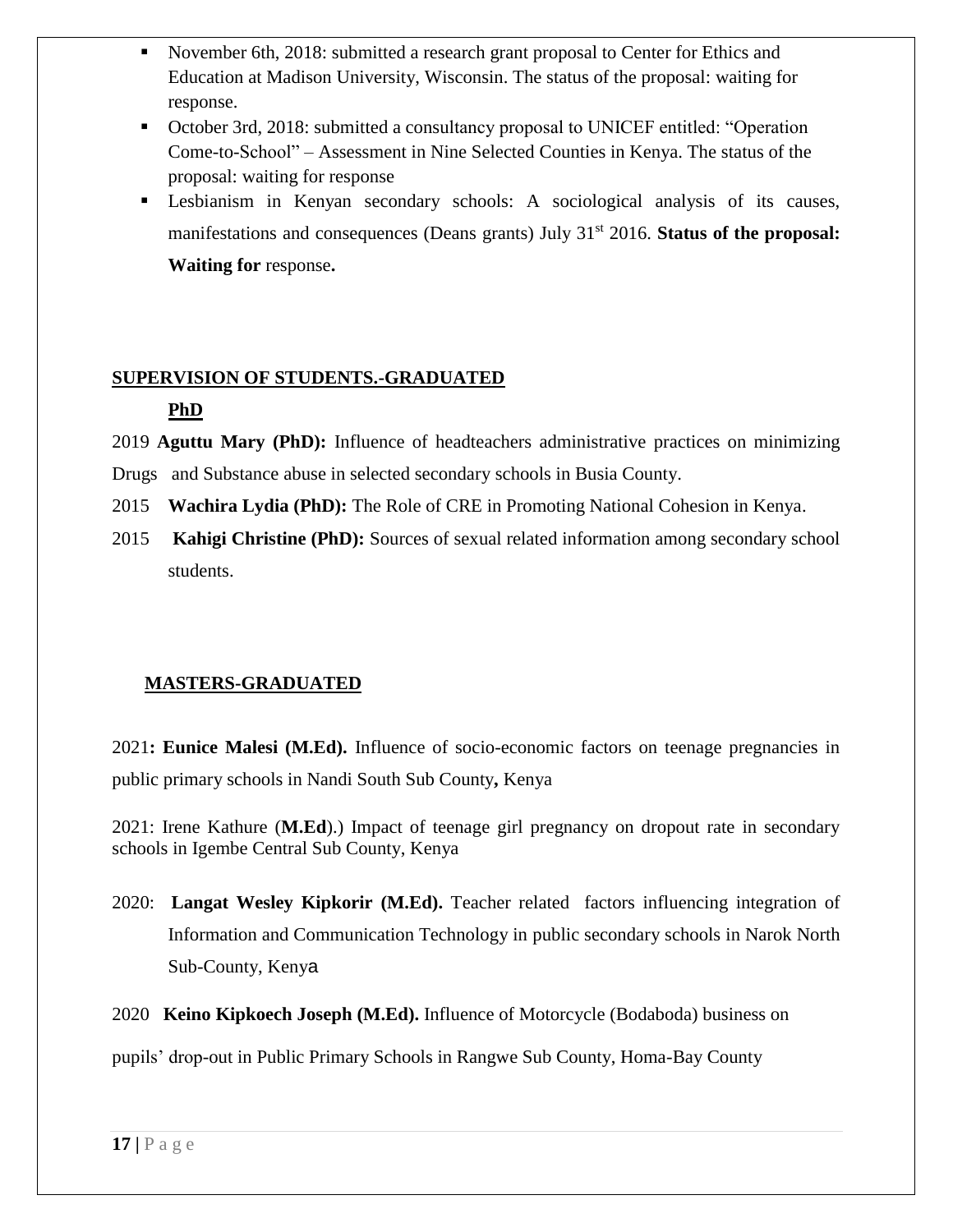- 2018 **Awuonda Atieno (M.Ed).** Influence of home and school based factors on pupils academic performance at Kenya Certificate of Primary Education in Makadara Sub-County, Nairobi County.
- 2018 **Irene Monica Wanjai (M.Ed).** Influence of domestic violence on secondary school students academic performance in Githunguri Sub-County, Kiambu County.
- 2018 **Millicent Wanja Bernard (M.Ed).** School based factors affecting girls' completion rates in secondary schools in Tigania East Sub-County, Meru County.
- 2018 **Wanjala Catherine** (**M.Ed).** Effects of free primary education ob pupils academic performance in primary schools in Bungoma Central Sub-County, Bungoma County.
- 2018 **Moses Simotwo (M.Ed).** Factors influencing pupils performance in Mathematics at Kenya Certificate of Primary Education in Turkana Central Sub-County, Kenya
- 2016 **Modestor Nyakemwa (M.Ed**). A study of the causes and effects of drugs and substance abuse among selected secondary schools in Starehe sub-County, Nairobi.
- 2016 **David Matheka (M.Ed).** Influence of school related factors on pupils performance in public primary schools in Yatta Divion, Machakos County.
- 2015 **Gladys Njogu (M.Ed).** Influence of Female Genital Mutilation on girls participation in public primary schools in Wamba Ward, Samburu East sub- County.
- 2015 **Lomeyan Benjamin (M.Ed).** Effects of cattle rustling on pupils participation in primary schools in Kapendo Napeiton ward, Turkana East sub-County.
- 2015 **Kiarie Carolyne Ngugi (M.Ed).** Effects of television viewing on English performance among primary school pupils in Imenti Central sub-County, Meru County.
- 2015 **Hellen Kamau (M.Ed).** Factors influencing implementation of Life Skills Education in Starehe sub-County.
- 2015 **Mary Gabriel (M.Ed).** Relationship between socio-economic status and students academic achievement: the case of selected secondary schools in urban informal settlement in Westland division, Nairobi.
- 2014 **Mueni Felistus Mutuku (PGDE).** Determinants of poor performance in Chemistry in selected Secondary schools in Makindu Zone, Kibwezi District.
- 2014 **Chebii Raphael (M.Ed).** Factors influencing performance of pupils in Kenya Certificate of Education in Kapsowar division, Elgeyo Marakwet County.
- 2014 **Grace Mueni Mwinzi (M.Ed).** Factors influencing womens participation in community development in Kwa-Vonza sub-County, Kitui County.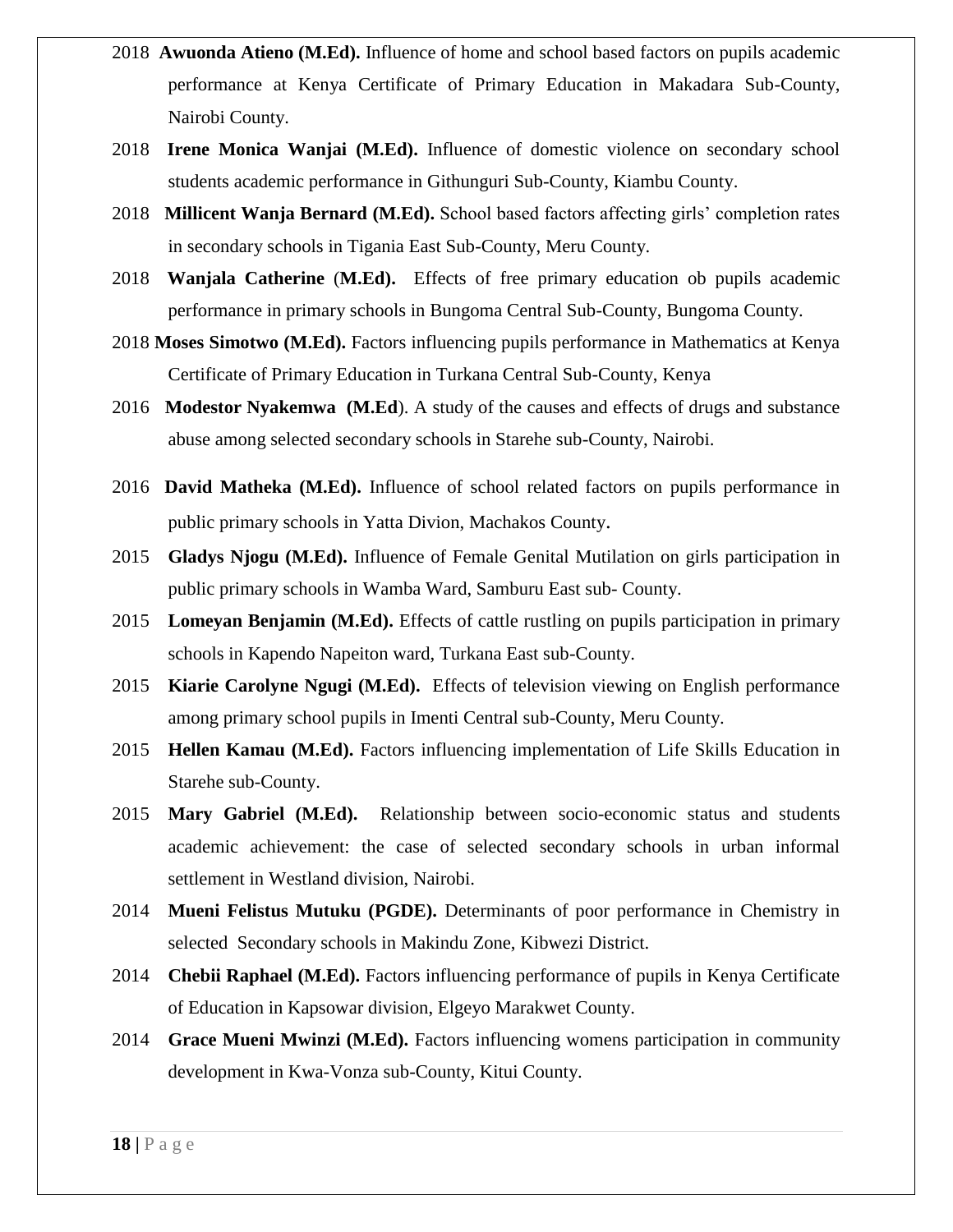- 2014 **Ihaji Jacob (M.Ed).** Determinants of teachers job satisfaction in public day secondary schools in Sabatia sub-County, Vihiga County.
- 2014 **Florah Ngari (M.Ed).** The influence of home based factors on students discipline in secondary schools in Manyatta division, Embu County.
- 2013 **Adagala Inziani (M.Ed).** The effect of socio-economic factors on students participation in public day secondary schools in Emabakasi district of Nairobi county.
- 2013 **Mercy Nduta Mwaniki (M.Ed).** Challenges facing implementation of peace education in public primary schools in Kasarani district, Nairobi County.
- 2013 **Kinya Joyce Koronya (M.Ed).** The influence of child labour practices on primary school attendance in Kangeta division, Meru South district.
- 2013 **Joyline Mukwairu (M.Ed).** The role of sponsors participation of public secondary schools in Maara district, Tharaka Nithi County.
- 2013 **Kivuli Emily (M.Ed).** The influence of home and school based factors on performance of girls in Science subjects in Kenya Certificate of Secondary Education in Kilungu district-Makueni County.
- 2013 **Janet Motuka Mongina (M.Ed).** Analysis of gender equity in secondary schools in Mandera East district, Mandera County, Kenya.
- 2012 **Muana Musya (M.Ed).** Impact of the Constituency Development Funds on the development of public schools in Kinango district.
- 2012 **Manyeki Beatrice (M.Ed).** Factors affecting implementation of Adult education policies in Muranga.
- 2012 **Lucy Mukwanjeru Murungi (M.Ed).** The impact of home environment on KCPE performance in public schools in Chuka division, Tharaka Nithi district.
- 2012 **Thirari Laban (M.Ed).** A study of the causes of dropout in public primary schools in Ndoleli division, Igembe North district.
- 2012 **Ruita Idah Nkuene (M.Ed).** Factors influencing academic performance of girls in KCPE in public schools in Kenya: A case of Laare division, Meru County.
- 2012 **Joyce Kageni (M.Ed).** Factors influencing participation of learners in adult and continuing education in Magumoni division, Meru South district.
- 2012 **Michael Wambua (M.Ed).** The influence of gender and school related factors on performance of prefects in public secondary schools in Central division, Machakos district, Kenya.
- 2011 **Mutinda Kyule (M.Ed).** The effects of HIV/AIDS on the achievement of formal education. A case study of Municipal primary schools in Thika West district.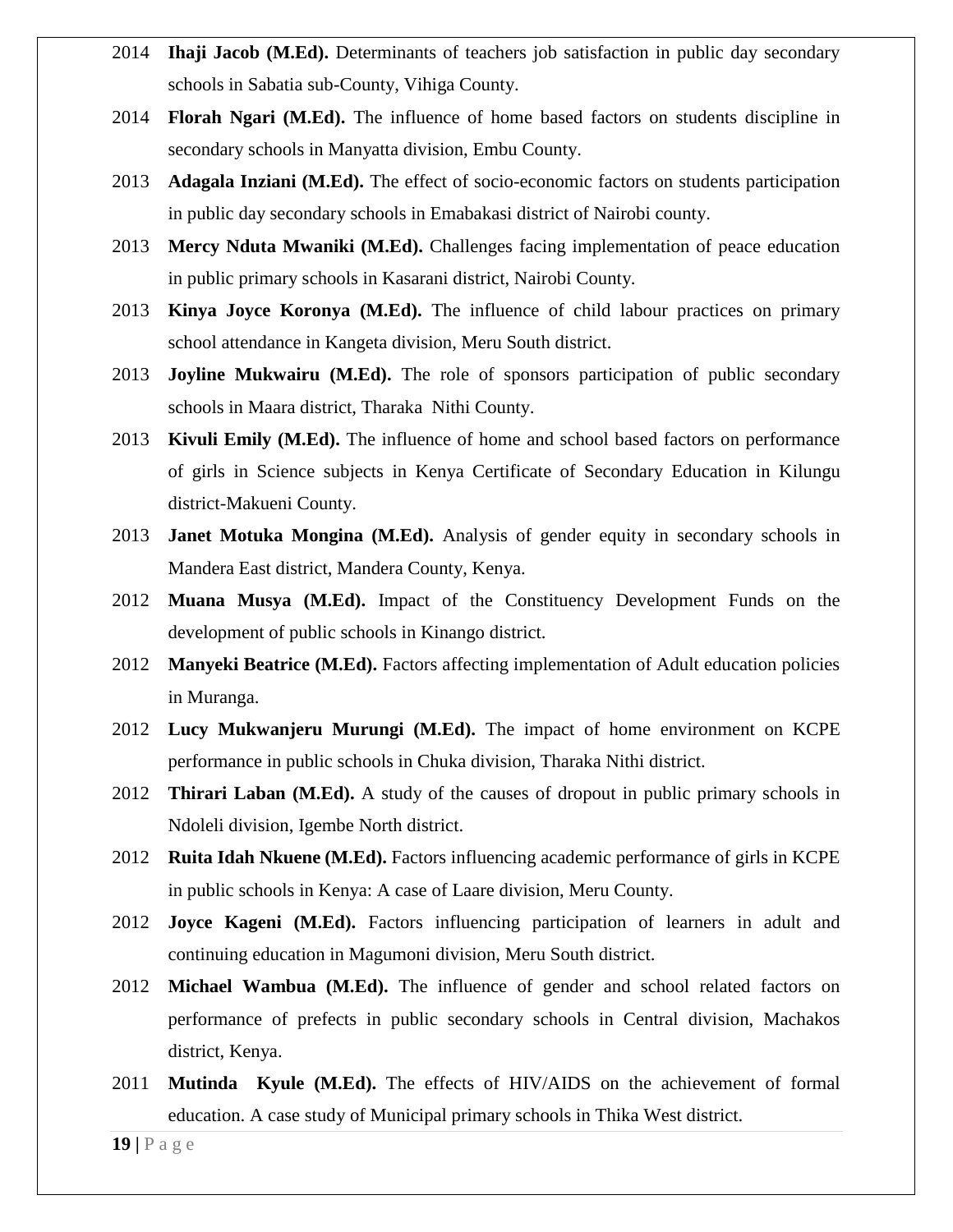- 2011 **Njoroge Janet Njambi (M.Ed).** Effects of classroom interaction on student academic performance: The case of selected primary schools in Kahuro District, Muranga County.
- 2010 **Muriithi Gabriel (M.Ed).** The impact of Free Secondary Education on the classroom interaction: A case study of Kiagu Division, Imenti Central District.
- 2010 **Maiyo Stephen (M.Ed).** A study of the effects of post-election violence on enrolment trends in public secondary schools in Ainabkoi division, Eldoret East district.
- 2009 **Shillovele Patel (M.Ed).** Factors influencing academic achievement among secondary schools in Kongoni division in Naivasha district.
- 2008 **Apiyo Tarus Yego (M.Ed).** Factors influencing school strikes in Central Division, Laikipia District.
- 2008 **Richard Gatembu (M.Ed).** A Study on the attitudes of Secondary School Math's teachers towards the SMASSE Project.
- 2008 **Jane Ngware (PGDE).** A study of the causes of low enrolment of girls in public secondary schools in Loitokitok Division, Loitikitok District.
- 2007 **Mugambi Rosemary Kageni (M.Ed).** A study of the causes and effects of pupil dropout in primary schools in Siakago division of Mbeere district.
- 2007 **Alice Masese (M.Ed).** A Study of the causes of drug abuse among students in selected secondary schools in Kisumu Municipality, Kenya.

### **ON - GOING SUPERVISIONS**

- 1. **Martin Wasike (PhD).** The role of Social studies on political socialization among secondary school students. *Status*: At data collection stage
- 2. **Agnes Mugo (PhD).** The contributions of western missionaries to the development of education in Meru County. *Status:* At draft 1.
- 3. **Ruth Nyaranga (PhD).** Influence of domestic violence on students classroom behavior in public secondary schools in Bungoma County, Kenya. *Status*: Defended and passed with minor corrections.
- **4. Beatrice Nkururaiya (M.Ed).** Effects of provision of sanitary towels on retention of girls in public primary schools in Narok Sub County. - At proposal writing stage
- 5. **Erastus Nzou (M.Ed).** Influence of socio-cultural factors on girls' performance in Mathematics in the Kenya Certificate of Secondary Education in Kathiani Sub-County, Kenya-At draft 1.

### **INTERNAL AND EXTERNAL EXAMINATION OF PhD AND M.Ed THESIS**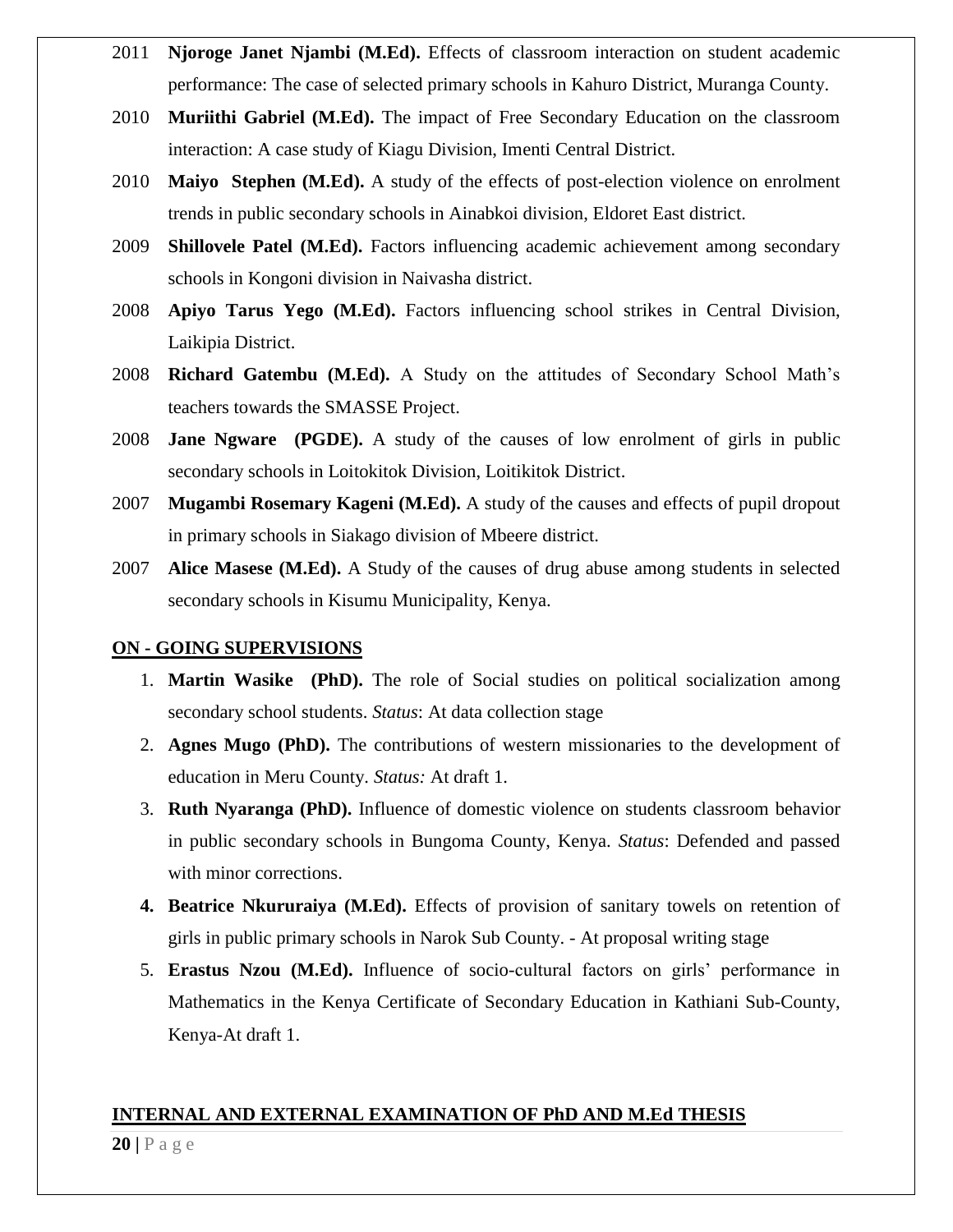- 1. Ruth Nyaranga Mutua, PhD (2022). Influence of domestic violence on students' classroom behavior in Public secondary schools in Bungoma County, Kenya-University of Nairobi.
- 2. Olivia Achieng' Opere, PhD **(2020).** Peace education and its contribution towards promoting peaceful coexistence among students in public secondary schools in Nairobi County, Kenya-Kenyatta University.
- 3. Jeshni Naicker, PhD **(2020).** Policies and practices of school governance in rural schools of Kwazulu- Natal-University of Zululand.
- 4. John Kipkoech, PhD **(2020).** A critical analysis of head teachers' management of teaching and learning materials for learners' performance in activity areas in public pre-primary schools in Narok County, Kenya.
- **5.** Francis Kiruy, MEd **(2020).** Home-based factors influencing academic performance in day public primary schools in multinational tea estates Kericho County, Kenya-University of Kabianga**.**
- **6.** Joel Kimengich Cheruse, PhD **(2020).** Relationship between head teacher's transformational leadership competencies and learners' academic Performance in primary schools in Kericho County, Kenya-University of Kabianga
- 7. T.M. Nxumane, PhD **(2020**). The involvement of the School Governing Body in the promotion of educators within Ilembe District-University of Zululand, South Africa.
- 8. Philip Kwashi, PhD **(2020).** Effects of curriculum change on teaching and learning of Geography in Grade 12.- University of Zululand, South Africa.
- 9. Eabigail Embwa Moses, PhD **(2019).** Factors influencing low access of the girl child to free primary education in Nigeria: the case of Bali Local Government area- Pwani University, Kenya.
- 10. Phiwokuhle Bongiwe Ngubane, PhD **(2019).** First time entrants' student support services in contributing to academic success in technical and vocational education and training colleges- University of Zululand, South Africa.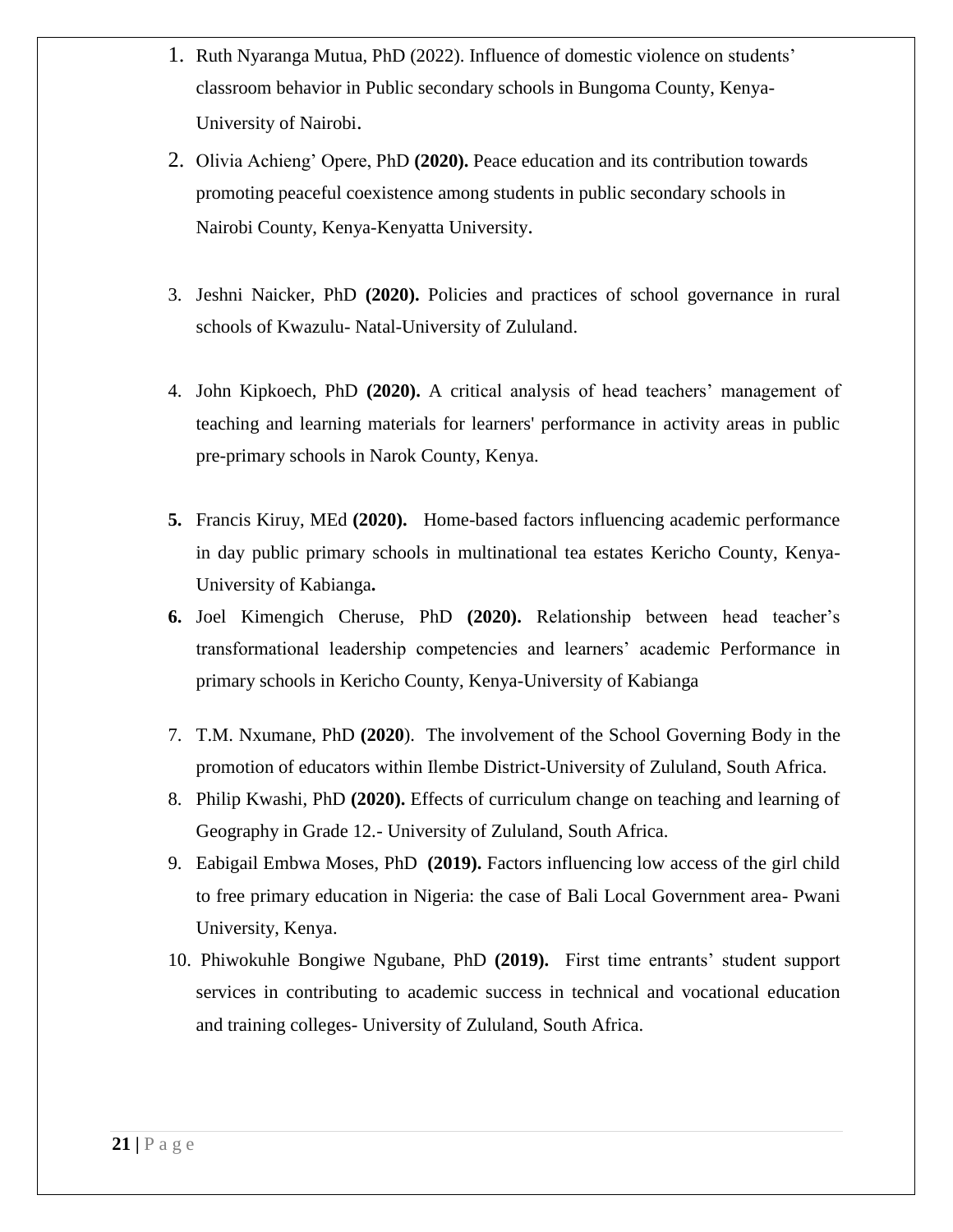- **11.** Wanyonyi Annette, PhD thesis **(2017).** School attachment practices and student teacher performance in teaching practice in Kenyan public universities-Masinde Muliro university of Science and Technology**.**
- **12.** Paul Akumu Ogenga, PhD thesis **(2017).** Effect of HELB loan amount on participation of privately sponsored students in public universities in Kenya- Masinde Muliro university of Science and Technology**.**
- **13.** Rebbeca Mumbi, MEd thesis **(2017).** Influence of school feeding programme on participation of pupils in public primary schools in Kilome division Makueni County, Kenya**.-**Kenyatta University.
- 14. Catherine Wanjiku, MEd thesis **(2017).** Implications of life skills education curriculum practices on peer influence related behaviours in secondary schools in Kirinyaga County, Kenya.-Kenyatta University
- 15. Muriuki Felister Njeri, MEd thesis **(2017).** An assessment of the impact of child labour on participation in primary education in Kirinyaga Central sub County, kenya.- Kenyatta University.
- 16. Yusuf Bakari, MEd thesis **(2017).** Socio-cultural determinants of girl child participation in secondary education in Adamawa state, Nigeria.-Kenyatta University.
- 17. Virginia Kagendo MEd thesis **(2017).** Determinants of KSCE examination absenteeism among secondary school students in Imenti sub-County, Kenya.- Kenyatta University.
- **18.** Daniel Kirogo, MEd thesis **(2016).** Implementation of inclusive friendly primary school policy in Nyandarua County-Kenyatta University**.**
- **19.** Kajuju Florence, MEd thesis (**2016**). An investigation of public-private partnership in enhancing primary school retention for orphaned children in Abogeta division, Meru County-Kenyatta University**.**
- **20.** Lucy Wandiri Mbirianjau, PhD thesis **(2016**). Exploring interventions for encouraging female students' participation in Science, Technology, Engineering and Mathematics (STEM) in Kenyan public universities**. -**Kenyatta University.
- 21. Winnie Anne Bulimo, PhD thesis **(2016).** Implications of continuing professional development for school managers on resource management competencies in secondary schools in Kenya.-Masinde Muliro University of Science and Technology.
- **22.** Emilly Mugasia, PhD thesis (**2015**). Influence of stakeholders support on the effective provision of Early Childhood Education in Kenya: A case study of Kakamega County**.-**Masinde Muliro University
- **23.** Lydia Wachira PhD thesis **(2015**). The Role of CRE in Promoting National Cohesion in Kenya.-University of Nairobi
- 24. Virginia Kagendo Muguna's MEd thesis (**2015**). Failure of some registered candidates to sit for the KSCE examination in Imenti South district, Kenya.-Kenyatta University.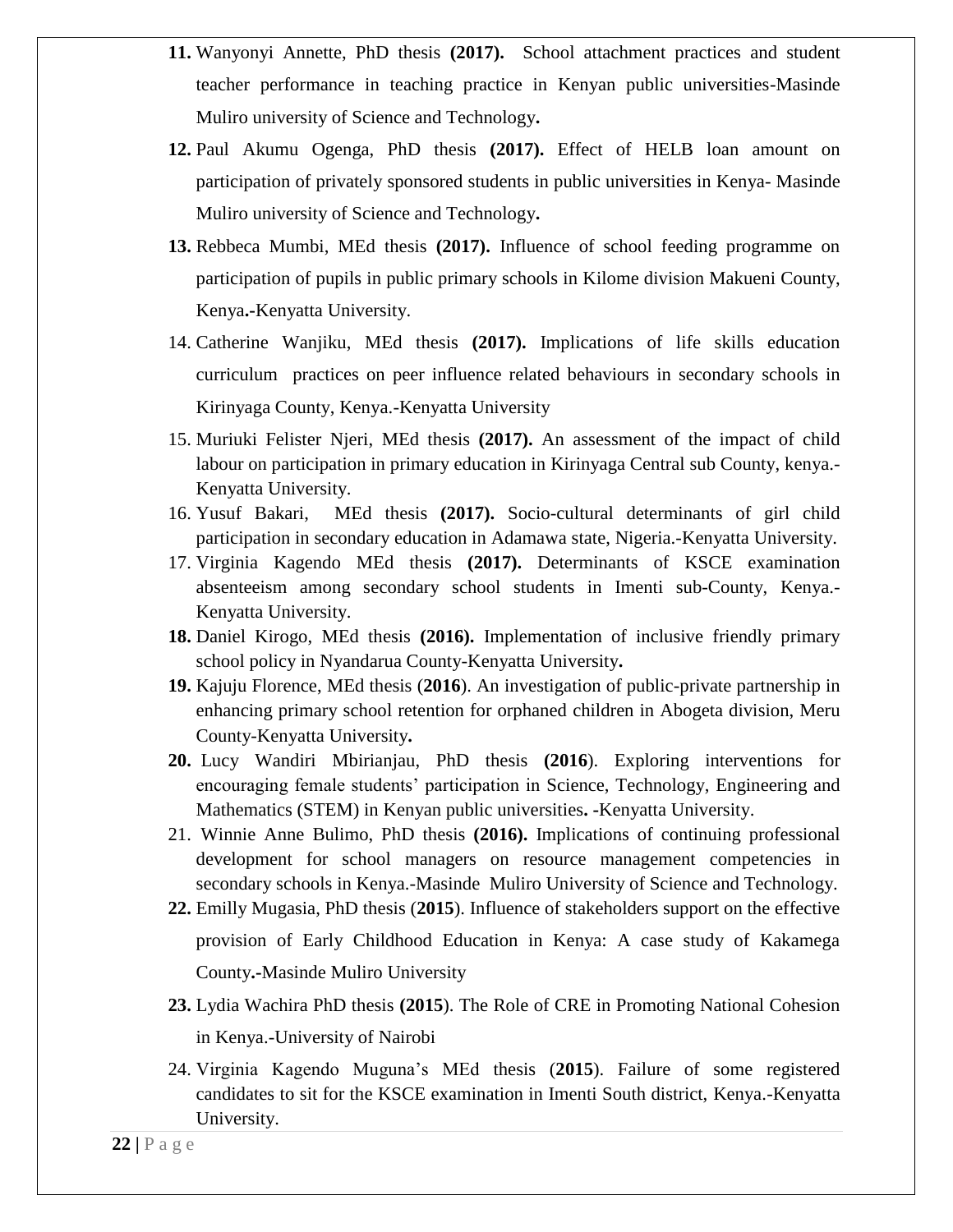- 25. Mugweru Wokabi's MEd thesis (**2015**). Determinants and distribution patterns of promotion opportunities among secondary school teachers in three districts of Nyandarua County, Kenya.-Kenyatta University**.**
- **26.** Euchaune Manasi MEd thesis (**2014**). Parental involvement and primary school education performance in Kenya- Masinde Muliro University of Science and Technology.
- **27.** Lilian Mwitsa Maluti MEd thesis (**2013**). Assessment of the effects of co-curricular activities on public primary schools pupils learning outcome in Kakamega East-sub County, Kenya. (Mount Kenya University)
- **28.** Fredrick Tweni MEd thesis (**2013**). Assessment of the effectiveness of the church sponsors in management of secondary schools in Likuyani district (Mount Kenya University).
- **29.** Daniel Gakunga, PhD (**2013**). Challenges facing technical education in Kenya: Students perspective-University of Nairobi
- **30.** Siminyu Cheben, PhD (**2013**). School and home determinants of day school performance in KCSE in Trans Nzoia and West-Pokot counties Kenya.-University of Nairobi
- 31. Gladys Nasambu Toywa MEd thesis (**2012**). Government policies on teacher recruitment and their effects on teaching and learning in primary schools in kenya-Masinde Muliro University of Science and Technology

## **MEMBERSHIP**

■ Kenya Association of Educational Administration and Management.

## **COMMUNITY SERVICE**

- Member of Board of Management: Mulango Girls' high school.
- **Member of Board of Management: Kaluki Ngilu Girls high school-Kitui**
- Member of Board Management: Kenswed Academy-Ngong

### **STAFF PERFORMANCE APPRAISAL**

- 2015/2016 Exceeds expectations
- $\blacksquare$  2014/2015: Outstanding
- 2013/2014: Exceeds expectations
- 2012/2013: Exceeds expectations
- 2011/2012: Exceeds expectations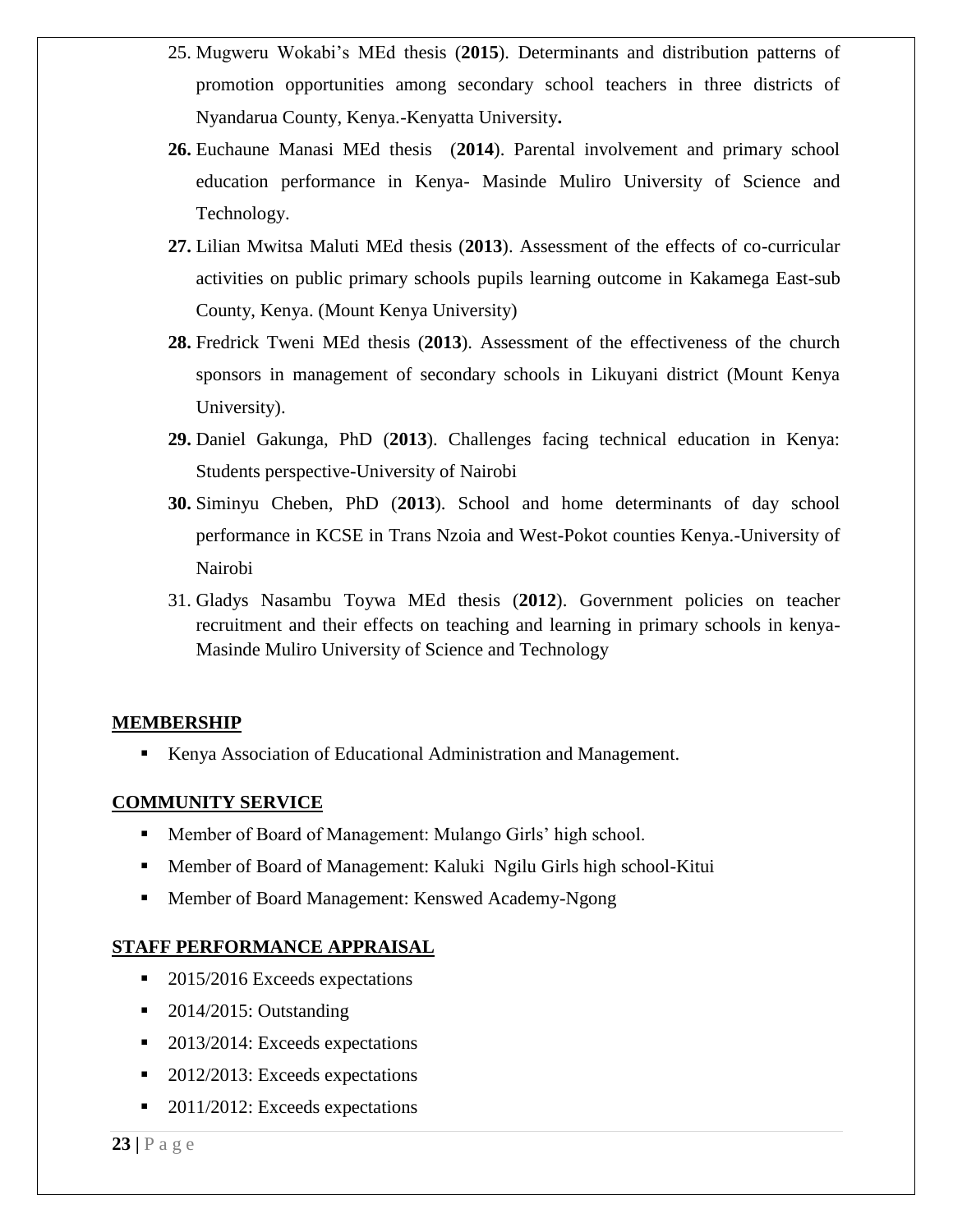- 2010/2011: Rated as Meets Expectation
- 2009/2010: On one year study leave
- 2008/2009: Rated as Meets Expectations
- 2007/2008: Rated as Exceeds expectation
- **2005/2006:** Rated as good

## **RESEARCH ABILITIES**

- Designing Research Proposals and reliable and valid Research Instruments Questionnaires, Interviews and Schedules.
- Collecting data through Questionnaires, Interviews and Archival Sources
- **Training and supervising Research Assistants.**

## **OTHER COMPETENCES**

- Online teaching
- Computer Literate, Ms Word under Windows 98 environment
- **Motor Vehicle Driving; Class E.**

## **HOBBIES**

- Playing football, volleyball
- Participating in Athletic Activities

# **ONLINE PLATFORMS ACCOUNTS:**

- 1. Google Scholar: Prof. Lewis Muli Ngesu
- 2. orcid.org/0000-0002-7748-1629

## **REFEREES**

*1. Prof. Isaac Jumba Dean, Faculty of Education University of Nairobi P.o Box 92 KIKUYU- KENYA*

# *2. Prof. Leonald Musyoka Kisovi*